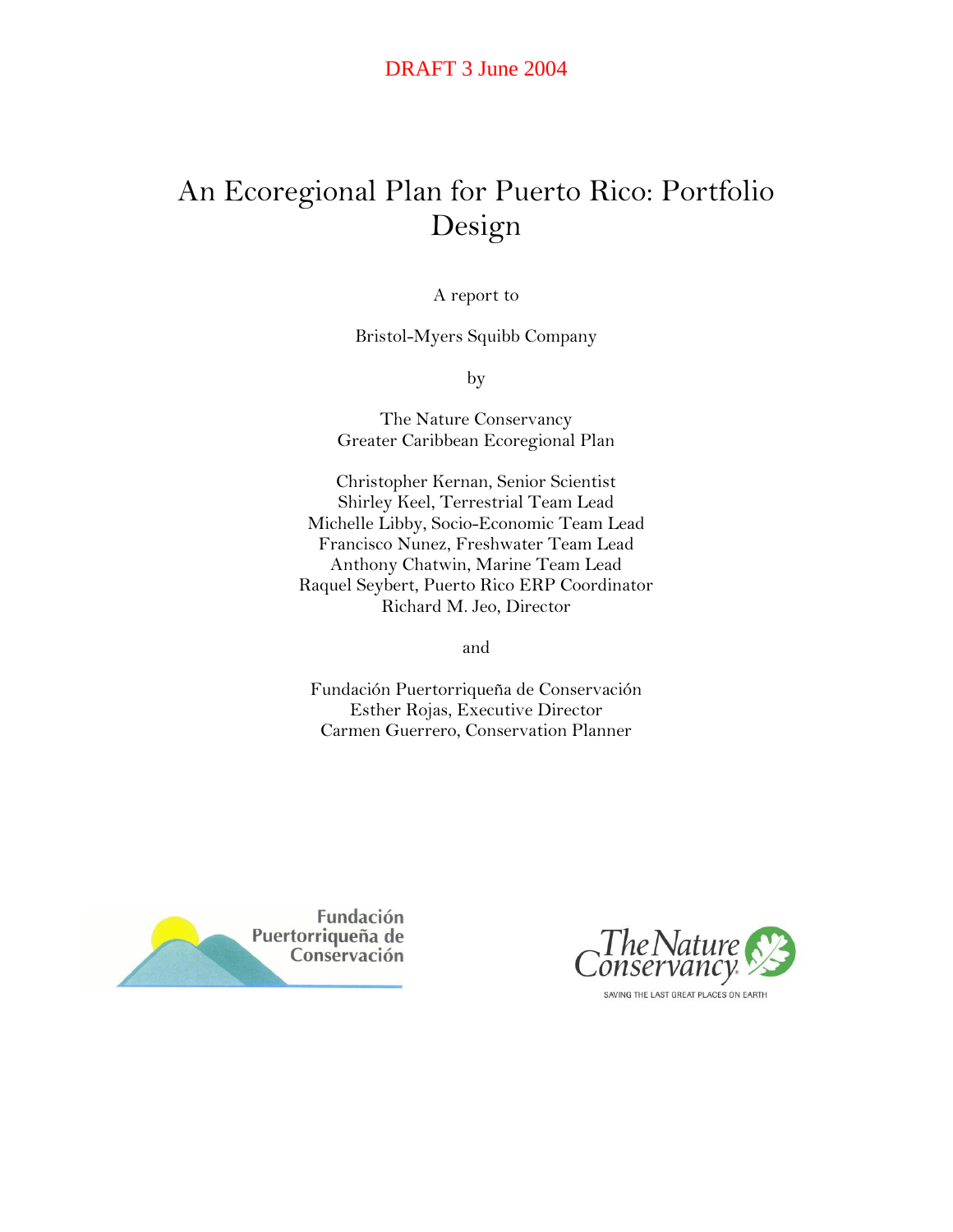#### **EXECUTIVE SUMMARY**

Known best for its white-sand beaches, the Caribbean is actually one of the earth's greatest centers of biodiversity, and one of the earth's most imperiled regions. Human impacts are often intense -- and because island species are already naturally vulnerable to extinction, the Caribbean has had more recorded extinctions of mammals than the continents of Africa and Asia combined. Extinction threat is further exacerbated by political complexity – the region contains over 30 countries, each with a unique history and culture. To create a science-based conservation vision that matches the region's scale and complexity, the Nature Conservancy has undertaken an intensive two-year study of the Greater Caribbean Basin, including detailed examination of both the biology and the socioeconomics of the region. At the core of this effort is "Conservation by Design", the Conservancy's science-based planning process which identifies the landscapes and seascapes that, if conserved, promise to ensure biodiversity over the long term.

We are now assembling, into a standard and seamless GIS database, the biological and socio-economic data necessary for basin-wide analysis. As a key part of this process, we used Puerto Rico as a case study for more intensive analysis. Here we report our results including the mapping of Puerto Rico's freshwater, terrestrial and marine biodiversity and analysis of human impacts that influence the persistence of these targets. Much of this work resulted from input from local experts during workshops held in June 2003 and March 2004 in San Juan, Puerto Rico.

We developed a set of spatial tools to quantitatively evaluate all significant and restorable biodiversity. This report presents a preliminary ecoregional plan for Puerto Rico and its archipelago that includes terrestrial, freshwater and marine components. We acknowledge that the results presented here should be considered preliminary and subject to further investigation, as science-based planning is a dynamic process of data gathering, evaluation and decision-making.

Analysis of Puerto Rico, including the main island, Vieques, Culebra, and Mona, was done using a spatially explicit annealing program called Marxan. We used Marxan to identify and map an efficient portfolio of conservation areas based on representation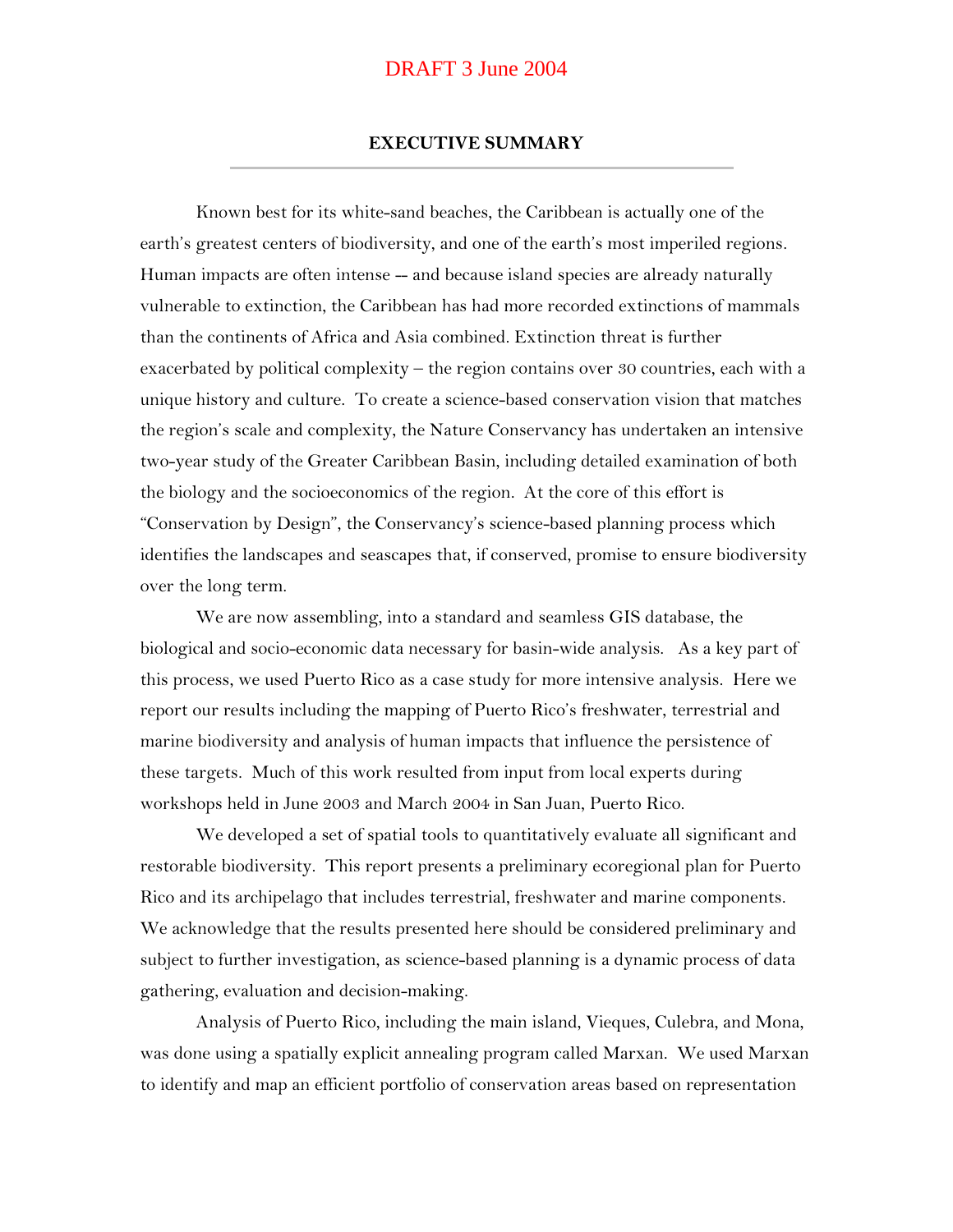of a suite of conservation targets for terrestrial, marine and freshwater biodiversity. We found a minimum portfolio consisted of 868 planning units (225,680 ha) could be assembled to meet all conservation goals for freshwater and terrestrial targets. In addition, an efficient portfolio consisting of 412 planning units, or a total area of 107,120 hectares that contained enough of the distribution of all the marine targets to fully meet their representation goals. In addition to producing the optimal solution, Marxan also generates a value equivalent to the irreplaceability of each planning unit. Irreplaceability measures the importance of a planning unit to achieving the target goals efficiently, because the biodiversity captured in that planning unit is unlikely to be captured elsewhere. Because it is unlikely that comprehensive implementation of conservation areas could happen at once, measures of irreplacability can guide and prioritize where actions should occur first and identify areas of relatively higher biological value, based on targets abundance, condition and spatial configuration.

Another key element of our approach is *open-architecture design*. Biological and socio-economic information will be assembled into a database which will be made freely available to interested stakeholders via the internet (with the exception of sensitive and propriety information). The information will be organized in a manner where new information can be easily incorporated and housed and maintained in a central location by The Nature Conservancy.

Continued advancement of systematic, science-based planning approaches will help ensure proper management for the long-term viability and robustness of the ecological systems of Puerto Rico. Methods and tools developed using Puerto Rico as a pilot study will be extended to encompass the entire Caribbean Basin and will identify the best remaining and potentially viable habitat areas. We make several recommendations for the advancement and improvement of the Puerto Rico Ecoregional Plan. These include improving the baseline data systems and information sources and, most importantly, establishing a technical training process that will promote sound, data-driven decision-making by agencies and local NGOs.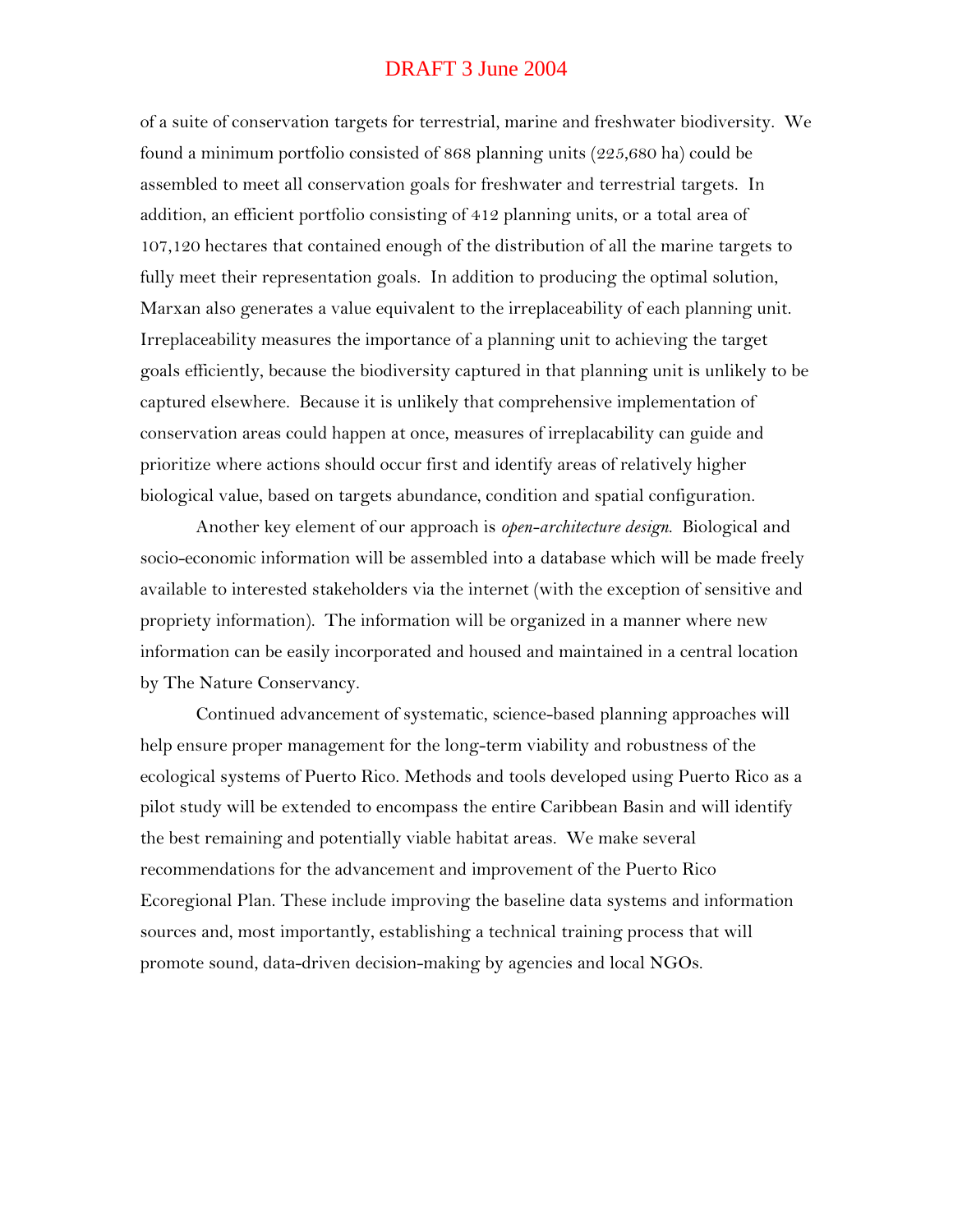#### **INTRODUCTION**

Known mostly as a vacation destination with serene seascapes and white-sand beaches, the Caribbean is actually one of the earth's greatest centers of biodiversity and endemism. The Caribbean Archipelago was once part of a chain of islands that bridged North and South America in the region that became Central America, well back in the time of Pangea and Gondwanaland. As the Caribbean plate moved east it carried with it land fragments and in the late Cretaceous separate tectonic episodes created more land. The Greater Antilles was formed first, generally through uplift and accretion; later the Lesser Antilles was formed largely through volcanic activity along the subduction zone. The Greater and Lesser Antilles together form what is known historically as the West Indies (see Stehli and Webb (1985) and Woods (1989) for extensive reviews). Evolution in isolation resulted many large species radiations, particularly in the terrestrial and freshwater environments of the Greater Antilles. Estimates suggest that about 40% of the Caribbean's plant life and terrestrial vertebrates are endemic and the total number of species is comparable to the entire continental US.

The same biogeographic and evolutionary forces that have shaped this extraordinary array of biodiversity found throughout the Caribbean have also resulted in vulnerability to extinction. Island species evolving in the absence of top predators and competition are notoriously easy for humans to exploit. There have already been more recorded extinctions of mammals in the Caribbean than on the continents of Africa and Asia combined. Extinction threat is exacerbated by political complexity – the region contains over 30 countries, each with a unique history and culture, resulting in a mix of social, economic and conservation problems. The result is that the Caribbean is on of the most impacted places on earth -- less than 10 percent of the region's original vegetation remains intact, many of its species are currently threatened or endangered and most countries lack capacity and infrastructure to deal with conservation issues. Yet what remains are often the last examples of species or ecosystems.

Puerto Rico is the smallest and most easterly island of the Greater Antilles. With its archipelago—Vieques, Culebra, Mona, Monita, and Desecho— the Commonwealth of Puerto Rico has a total land area of ca. 8,900 (8898) km2. Though small in size, Puerto Rico, like the other islands of the Greater Antilles, is characterized by species endemism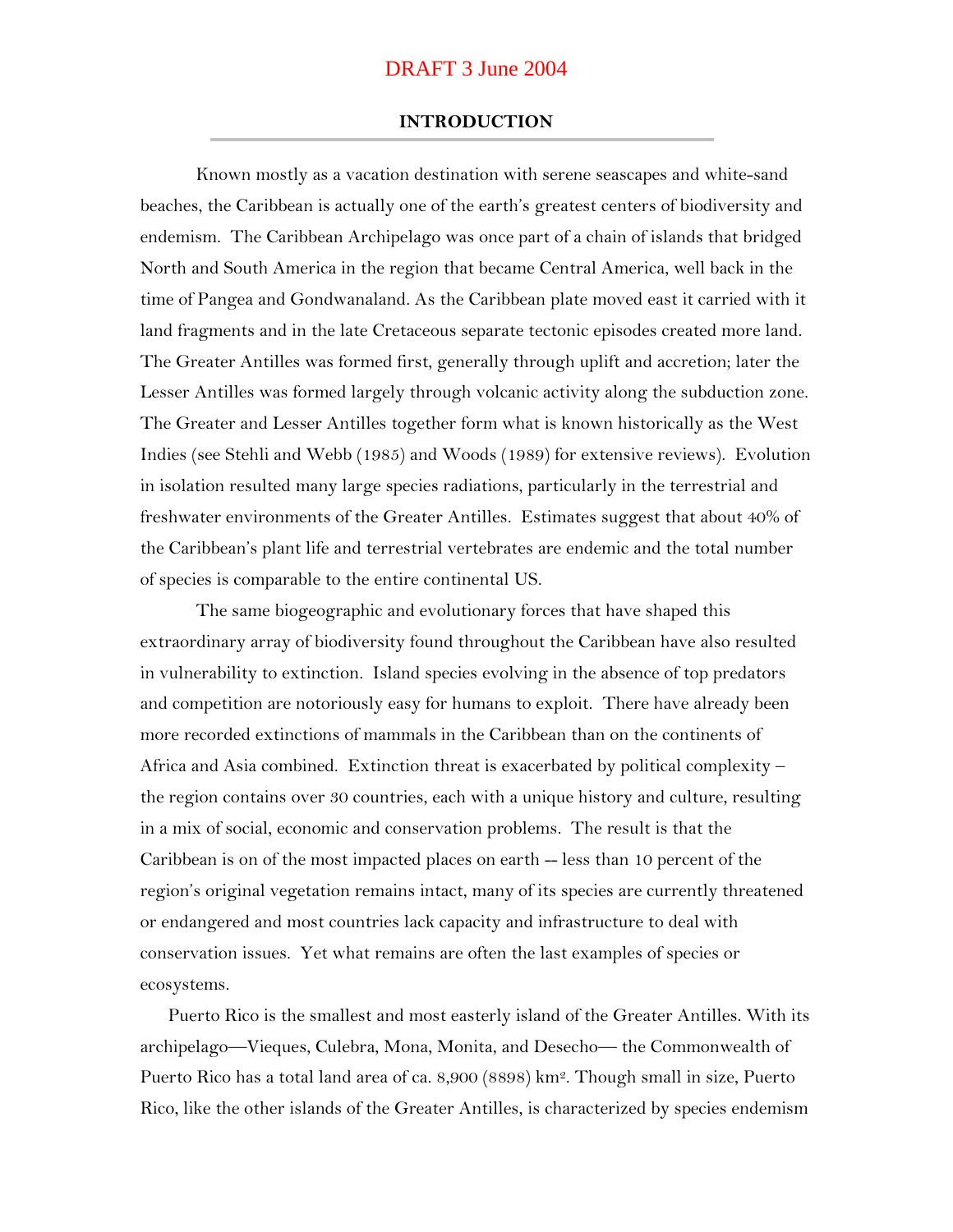and is one of the world's most threatened places. Here we assess the state of the islands biota and provide analytical tools and maps that can be used to complete the following objectives:

- 1) Determine and prioritize areas of conservation importance that contain multiple and viable examples of all native and endemic plants, animals, as well as ecological communities and systems in Puerto Rico.
- 2) Identify functional areas in which the ecological processes may be sustainable over a long period of time to safeguard the diversity of life.
- 3) Develop strategies for the conservation, sustainable use and management of the island's biodiversity resources.

#### *Terrestrial Biodiversity*

Puerto Rico harbors a diverse flora and fauna with a high level of endemism at multiple scales -- some species are endemic to the West Indies in general, to the main island, to individual islands of the archipelago, and to isolated areas within each island. There are 30 major vegetation systems, 2891 vascular plant species, and 206 vertebrate species--106 species of resident birds, 21 species of mammals, 79 species of reptiles and amphibians--in the Commonwealth of Puerto Rico. Of this rich terrestrial biota, 46% of herpetofauna and 8% of plant species are endemic to Puerto Rico (**Table 1**). Moreover, Puerto Rico has the highest species density of herpetofauna per area among the islands of the Greater Antiles (Duellman, 1999). Figueroa-Colon (1996) examined the native flora of Puerto Rico and found that the mountain habitats harbor the highest number of endemic tree species within the Commonwealth. The trends of endemic tree species richness follow the humidity gradient from wet to dry areas.

While there is no known loss of native plant species (Figueroa-Colon, pers. com., March 2003), a number of faunal species have suffered extinction in the recent past (Rivero, 1998). Extinction of any faunal species in a small island ecosystem is of great concern because there is little species redundancy allowing readjustment or replacement of the lost ecological functions of the extinct species.

To map Puerto Rico's terrestrial biodiversity, Holdridge identified 6 Life Zones—climatic zones which allow specific vegetation types to develop. The Cordillera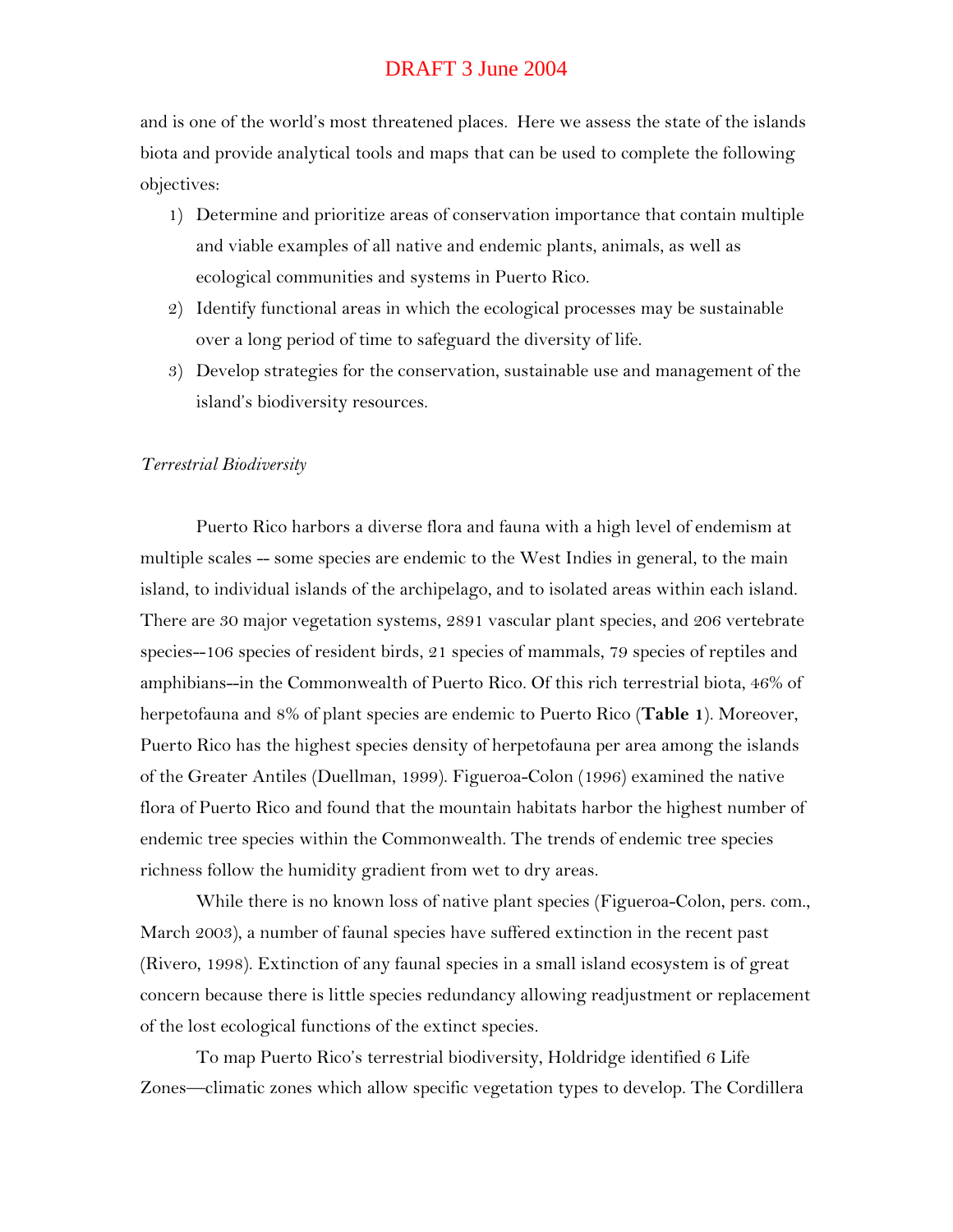Central, an east/west oriented inactive volcanic mountain chain, straddles the central part of the island and reaches 1388 m at its highest point. Other major mountain ranges are Sierra de Luquillo in the NE and Cordillera Jaicoa in the NW. The moisture-laden NE trade winds modified by aspects and elevation of mountain ranges create precipitation gradients along the NE/SW direction. The moist or wet vegetation occurs in the north and NE of the island; whereas the dry vegetation is found in the rain shadow of the Cordillera Central, notably in the south and SW of the island. The varied topography and complex geology result in 28 geoclimatic zones in which vegetation and species have evolved and diversified (**Table 2**).

#### *Freshwater Biodiversity*

The Freshwater System in Puerto Rico, which harbors 2% of native fish species and 12% of aquatic insects in the Caribbean, is composed of surface running water, ground water, wetlands, coastal lagoons, a few natural ponds and geothermal springs. Also there are artificial reservoirs, channels for agricultural irrigation and cattle ponds. Most of the wetlands are in the lower watersheds and there is one natural lake (lake Cartagena). All headwaters are below 1,350 meters elevation (4,455 feet) as the highest peaks of the island barely approach such an altitude. As usually occurs in the Caribbean islands, stream flows in Puerto Rico vary widely because of a rainfall pattern influenced by windward / leeward and orographic effects, as well as the impact of seasonal storms and hurricanes.

Freshwater biodiversity patterns respond to the same geoclimatic conditions (Table 2) as terrestrial biodiversity, although at a different spatial scale. According to Bogart et al. (1964) the chemical composition of stream water in Puerto Rico reflects the island's geology. This is particularly true with respect to the concentrations of calcium and bicarbonate and Bogart and colleagues propose six stream groups based on the concentration of these ions. In contrast, water temperature is reported to have no significant variation across the island, ranging from 70°F to 90°F. This is different from islands such as Hispaniola and Cuba, where water temperature varies widely, and is a consequence of the island's generally low elevation. Turbidity due to sedimentation is a distinctive characteristic of the island's aquatic systems because of steep topography,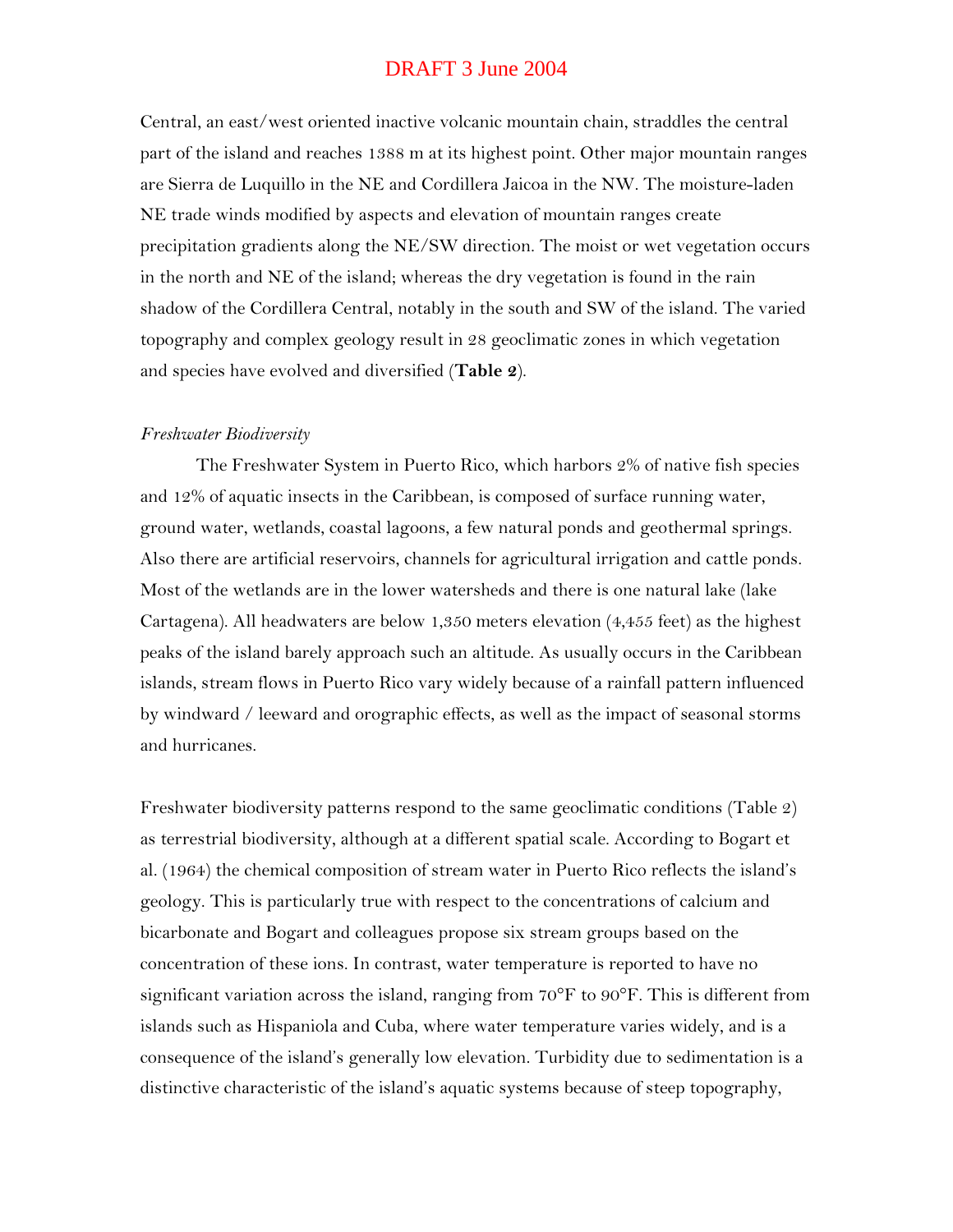heavy rainfall and erodable soils. Turbidity has been accentuated by human activities, such as urban development and agriculture. Lower reaches of watersheds and lake Cartegena are degraded by unnaturally high levels and sedimentation.

According to Bogart et al. (1964) there are 17 major watersheds in the island. In a later revision, the Department of Natural Resources divided the system in 33 watersheds and sub-watersheds. The largest, measured by drainage area, are: Grande de Loiza (774.6 km2), La Plata (652.2 km2), Grande de Arecibo (505.0 km2), Grande de Añasco (495.8 km2), Caliza de Arecibo (491.9 km2), Guayanilla (466.0 km2) and Guajataca (461.1 km2).

For planning purposes, we grouped watersheds with similar topographic patterns, drainage density, hydrologic characteristics, and connectivity, the freshwater assessment team, in consultation with Puerto Rican experts, and mapped five ecological drainage units (EDU) in the Commonwealth of Puerto Rico (**Map 1**). The South EDU is flat and drier than the rest of the country. Its watersheds are very small, usually with low flows, but subject to occasional flash flooding. The South EDU includes the rivers Guamaní, Seco, Salinas, Coamo, Jacaguas, Tallaboa, Guayanilla, and Yauco. The West EDU includes few but relatively large watersheds. There are three major rivers in the West EDU, the Grande de Añasco, Guanajibo and Culebrinas. The Northeast EDU is a complex of watersheds in the northeast corner of Puerto Rico. This EDU has the highest drainage density but the watersheds are relatively small except for Loiza. Other rivers in the Northeast EDU are the Espíritu Santo, Mameyes, Fajardo, Blanco, Humacao, Guayanés, Maunabo and Grande de Patillas. The Northwest EDU includes Puerto Rico's karst region. Much of the drainage is underground. Surface freshwater systems in the Northwest EDU are sparse but there are some large rivers, the Guajataca, Camuy, Grande de Arecibo, Grande de Manatí, Cibuco, La Plata, and Bayamón. The EDU of the archipelago includes the islands of Vieques and Culebra. These islands do not have any large streams. They exhibit similar drainage characteristics as the islands of the Lesser Antilles. Catchments areas for these rivers are small and generally in flat areas.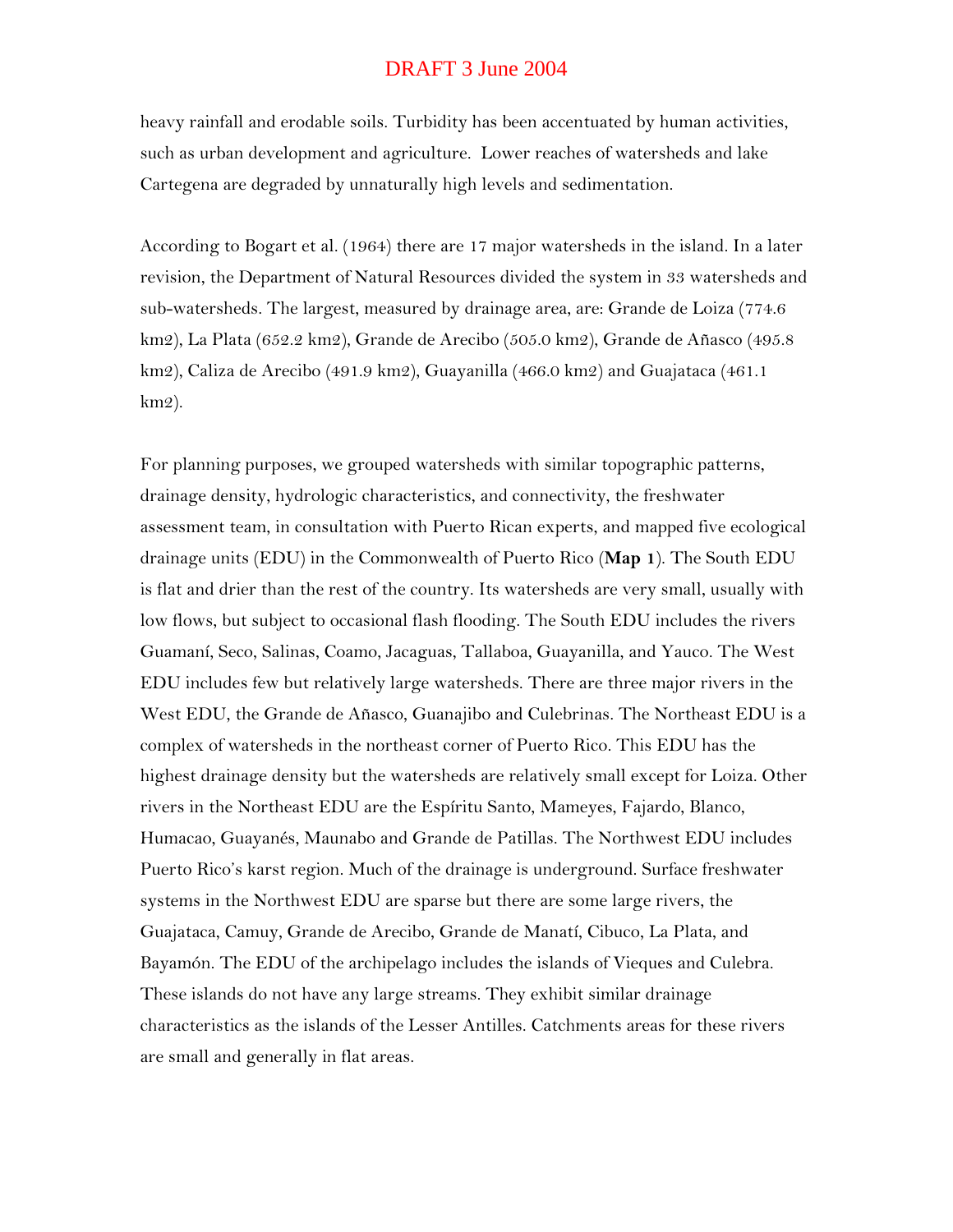#### *Human Impacts and Opportunities*

The vegetation cover of Puerto Rico has undergone significant changes in recent times. In the 1940s, deforestation was the most intense, leaving only 6% forested land. Economic changes lessened agricultural activities, and by 1987, forests regenerated on abandoned agricultural fields, covering 35% of the island (Thomas, 1999). The recent Land Cover map, based on 1991 Landsat TM imagery, shows that now at least 41.6% of the main island is covered by forest (Helmer, et al., 2002). This positive development is not reflected in the population of fauna. Modifications in the environment have been considered the prime culprit for faunal species decline. Other causes such as the introduced Indian mongoose (Herpestes javanicus) are believed to be responsible for the extinction of several species of lizards and snakes (Henderson 1992). Evidence also points to feral cats, dogs, pigs, and goats, which can damage the native flora and fauna significantly (Rivero, 1998). A preliminary analysis of the distribution of ecosystems and critical elements (rare or threatened plant and animal species) in Puerto Rico has confirmed the importance of the Forest Reserve network, in which 70% of the ecosystems (geoclimatic regions), and 87% and 48% of the critical plant and animal species occur respectively (Figueroa-Colon, 2003d). Approximately only 5% of forested areas in Puerto Rico are now under protection. Setting aside more land areas based on the occurrences of representative vegetation and faunal communities within distinct geoclimatic regions has been one of the most important tasks of the Ecoregional Planning project.

In order to systematically analyze conservation values , address threats to biodiversity, promote conservation action at-scale and to provide needed decision-making tools we have initiated an ecoregional plan for Puerto Rico. This effort includes detailed examination of both the biology and the socioeconomics of the island archipelago. At the core of this effort is "Conservation by Design", the Conservancy's science-based planning process which identifies the landscapes and seascapes that, if conserved, promise to ensure biodiversity over the long term. This report provides an overview of science-based methods and preliminary results of the ecoregional plan for Puerto Rico.

#### *Conservation Approach: Puerto Rico*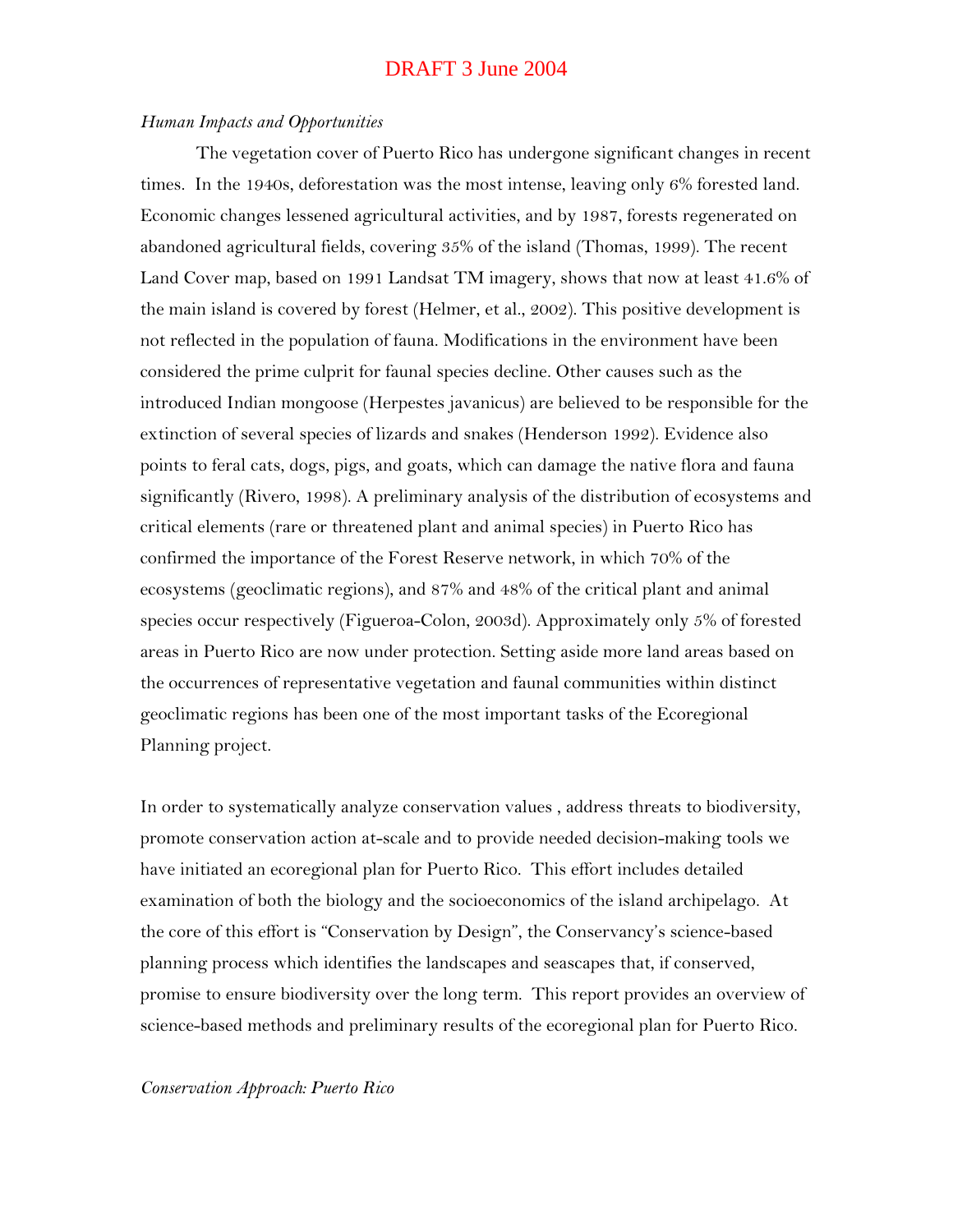Puerto Rico's context is similar to that of the entire Caribbean – it is a critically important place for biodiversity that exists in a difficult, and ever-changing political backdrop. Through the process of ecoregional assessment, a number of high-leverage objectives are beginning to emerge that can broadly promote conservation at both national and region-wide scales. These high leverage objectives include:

- broadening a wide-range of conservation efforts to include consideration of representation and protection of a full range of terrestrial, freshwater and marine biodiversity and systematic assessment of threats,
- enhancing existing conservation efforts by providing technical and scientific assistance and collaboration opportunities, and
- further developing methodologies for identifying and abating threats to existing protected areas and other critical areas for conservation at-scale

We suggest that the process of assessment can provide leverage and enhance existing conservation efforts by embedding scientific planning tools into decisionmaking forums and by facilitating coordinated conservation activities by bringing together multiple constituencies. This approach has great potential because the conservation landscape throughout the region is highly fragmented and multiple parties -- NGOs, government agencies and universities – often duplicate efforts or fight for the same resources. Access to information and funding is often disorganized and poorlydefined responsibilities within government agencies compound the challenges faced by conservation institutions. Through completing the Caribbean Basin Ecoregional Assessment, we hope to transcend local politics between institutions. We believe the Conservancy is uniquely positioned to have strong and positive impact and play an lead role in facilitating science-based management and decision making. We suggest that our ability to rally conservation groups and harness their capabilities and provide science-based decision tools that will ultimately lead to sound management and improved conservation decision-making. We hope to continue to play this role as efforts progress from planning to action, with specific focus on analytical training and local partnerships.

### *Scientific Background*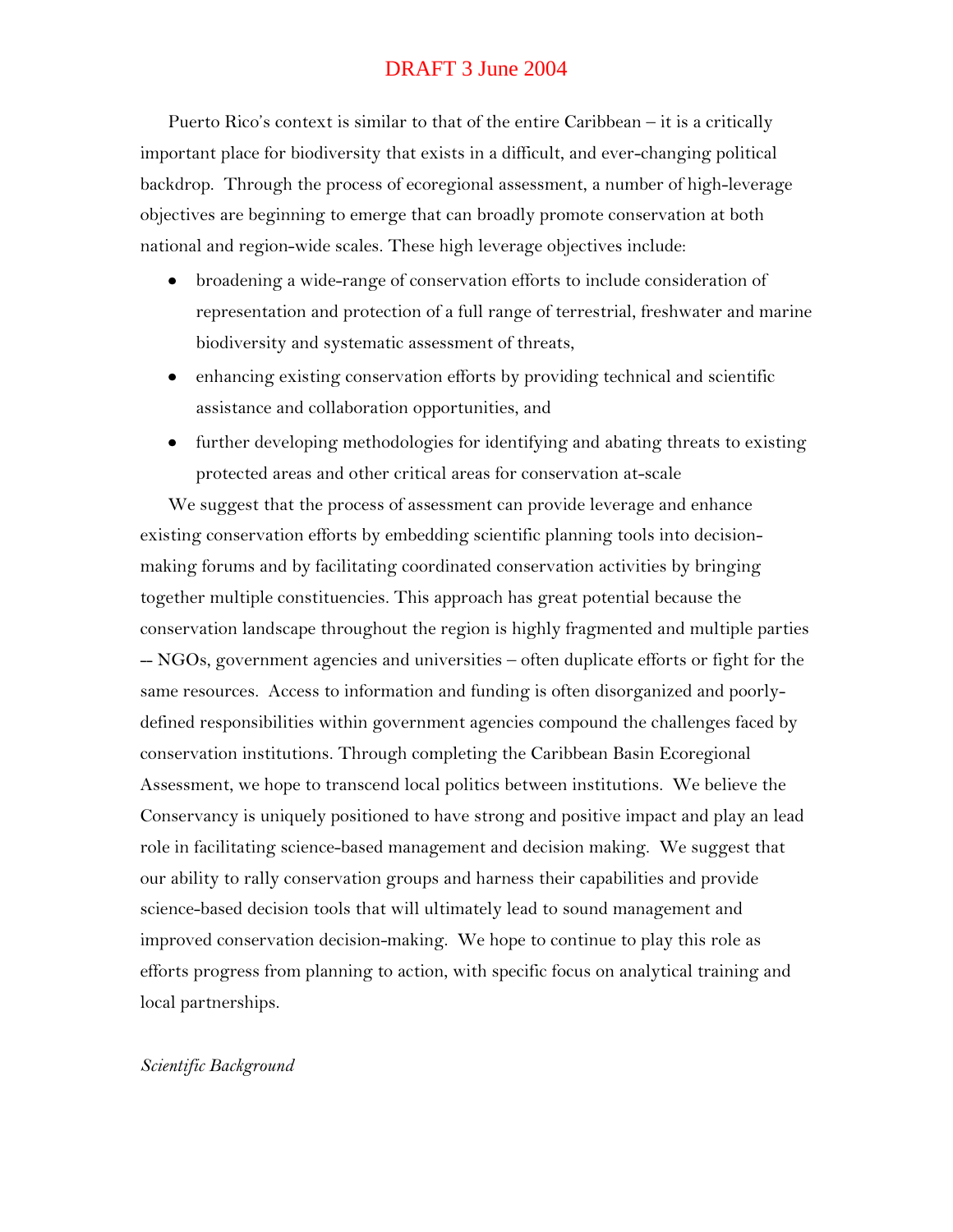Responding to a growing consensus in the scientific communities and to practitioners frustrated by the incremental progress being made to stem the tide of biodiversity loss, The Nature Conservancy and its partners developed a systematic approach to conservation planning and action. Outlined in Conservation by Design: A Framework for Mission Success (TNC, 1996), the overall goal of conservation planning has become:

*"The long term survival of all viable, native species and community types, through the design and conservation of portfolios of sites within ecoregions"*

This approach draws on a developing field of conservation science called reserve design where, over the past 30 years, biologists have developed a number of principles and tools to aid in systematic selection of conservation areas, with the overall goal of biodiversity conservation (MacArthur and Wilson 1967; Diamond 1976; Diamond and May 1976; Diamond 1986; Noss and Cooperider 1994; Noss 1996; Soulé and Terborgh 1999; Margules and Pressey 2000). An ecoregional plan applies well-accepted principles of conservation biology and thus provides a science-based framework for identifying and prioritizing areas for conservation, based upon biological values, predicted viability, human threats, and opportunities for implementation.

One advantage of regional scale systematic approaches, is that they move away from insular and fragmented conservation planning efforts that prevail in many locations (Schwartz 1999; Soulé and Terborgh 1999). An ERP should incorporate the best existing knowledge and planning for a region, including an emphasis on landscape and biological integrity, connectivity, long-term viability and the precautionary principle.

A fundamental basis for the Caribbean Basin Ecoregional Plan is the utilization of analytical models for mapping biodiversity targets, and the quantification of expert opinion using a viability modeling approach. These models involve the mapping of biodiversity surrogates for efficiency, which involves identification and mapping of ecological processes, states and gradients that combine to result in on the ground biodiversity. Representation analyses and connectivity assessments are two additional tools used in ERP development. These ensure that all ecological communities have received appropriate conservation consideration and protection.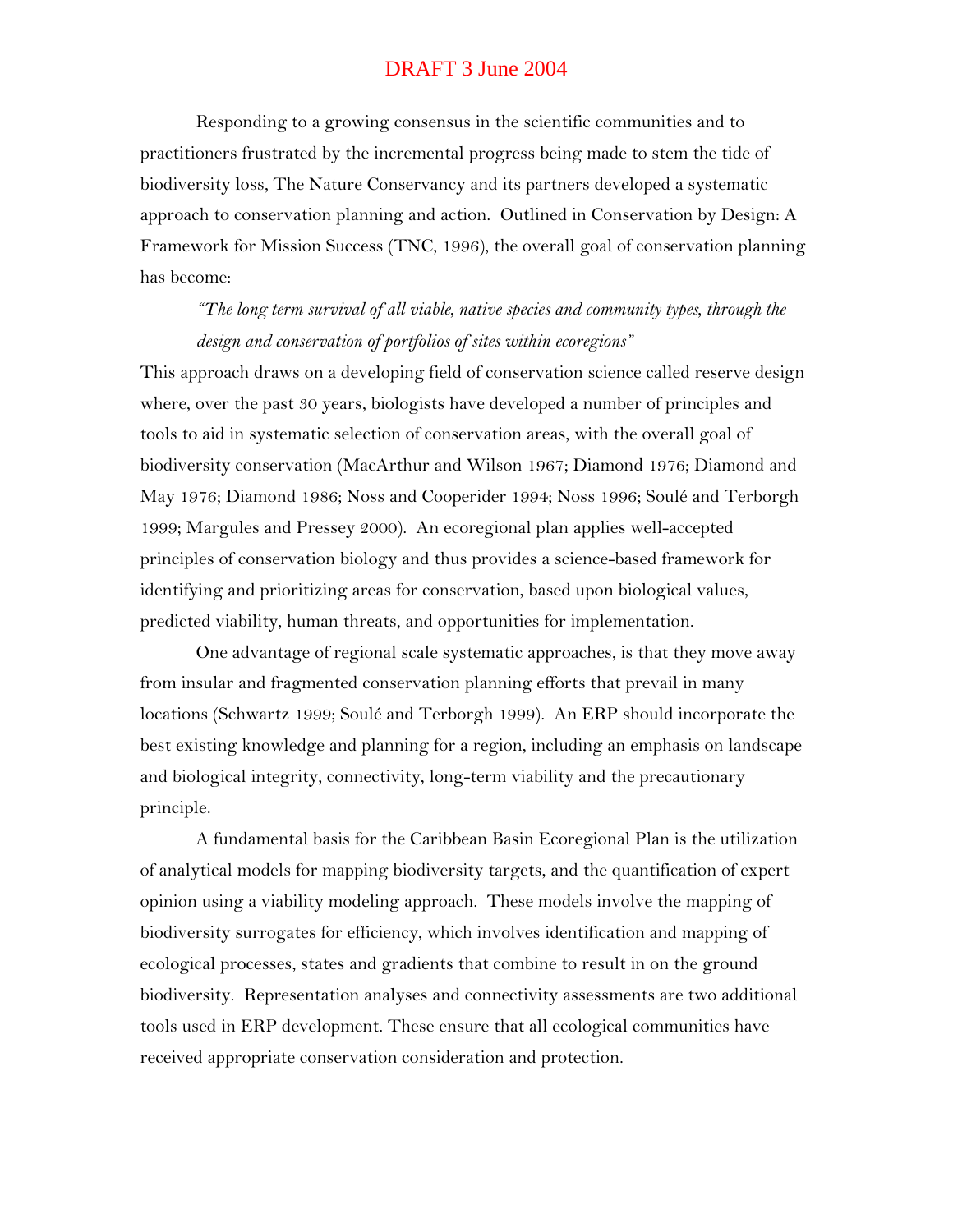Our overall objectives are, therefore, to delineate and prioritize areas for protection and develop sound conservation strategies for these areas, based on current scientific knowledge, the tenets of conservation biology, and the precautionary principle. History has shown that without such a plan, the Caribbean basin biodiversity and ecosystem functioning will continue to be eroded by human impacts until species and ecosystems are irreversibly lost. Here we describe results from the study of the island of Puerto Rico. We report initial portfolio design methods and results for terrestrial, freshwater and marine components. These data and tools will form the foundation of scienc-based actions for Puerto Rico and will also serve to inform the ecoregional plan for the entire Caribbean basin. The report is based on work leading up to and resulting from a series of workshops held in San Juan, in March 2004.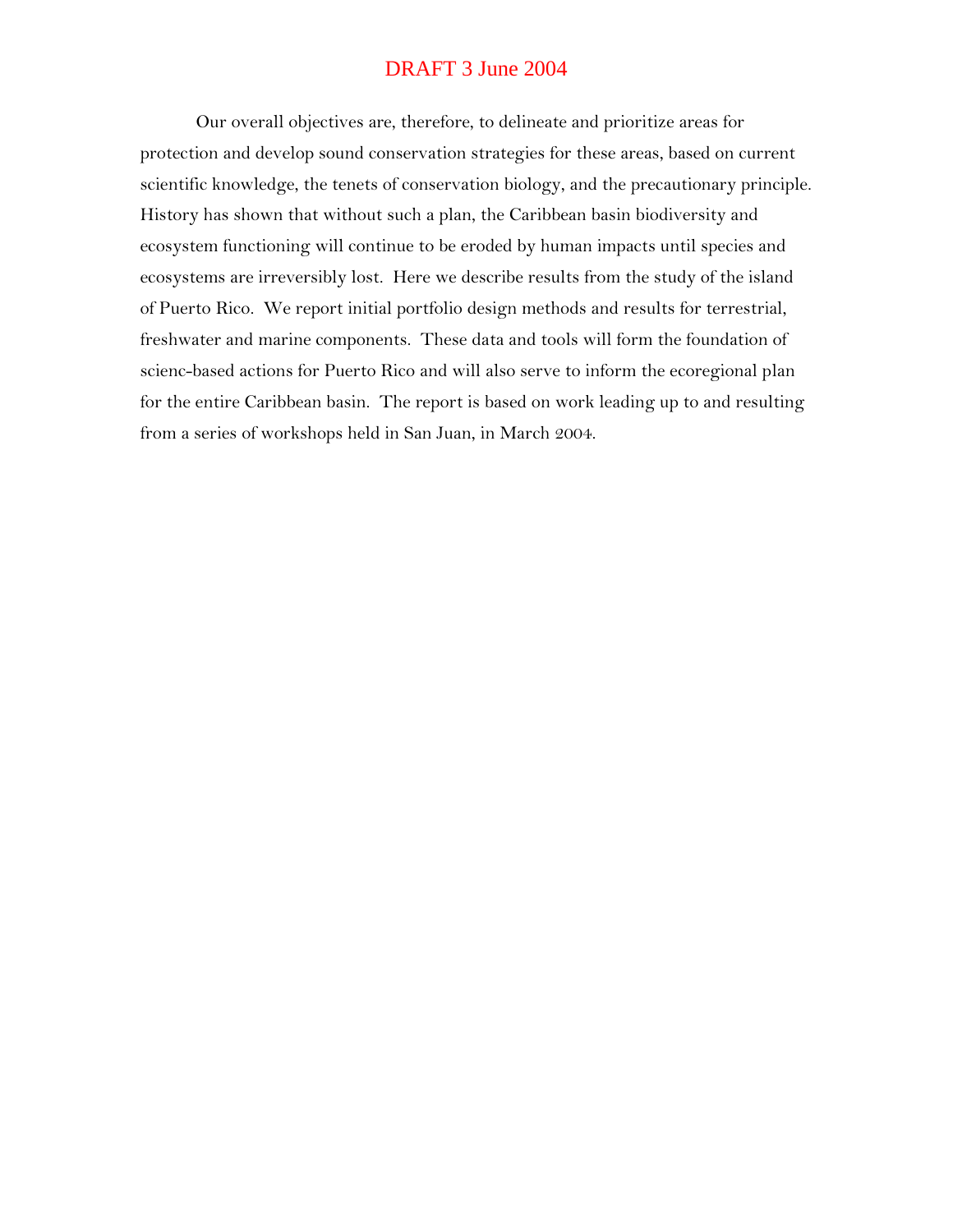#### **METHODS**

#### *General Approach*

We developed a set of spatial tools to quantitatively evaluate all significant and restorable biodiversity. The terrestrial and freshwater teams agreed to adhere to the same general approach, which is outlined below, to assemble their specific portfolios. The marine team used a similar approach that was modified to suit the marine environment. The purpose of this report is to integrate the portfolios in order to present a framework for a unified ecoregional plan for Puerto Rico and its archipelago. All work is ongoing and done in collaboration with local experts.

#### Planning sequence:

- 1) Selection and mapping of conservation targets that represent the full range of terrestrial and freshwater biodiversity. Coarse-scale conservation targets ecological systems or communities—were identified and mapped with the help of spatial data sets of key environmental parameters that define the distribution of targets. Fine-scale conservation targets—species groups or species—were singled out by examining a variety of species-occurrence databases. Both coarse and fine scale conservation targets were subsequently reviewed and their distribution verified in a series of experts' workshops.
- 2) Viability analysis of conservation targets at individual target occurrences based on quantifying experts' estimates of the current status of key ecological factors. Key ecological factors are the ecological processes, habitat states or environmental gradients, whose functional integrity is necessary to maintain the target's biological health. Virtually all key factors critical to these species, communities, and ecological systems vary over time in natural conditions. The displacements of the key factors from their natural range of variability allow us to estimate the current target health at specific target locations.
- 3) Assembling a portfolio of conservation areas with deliberate conservation goals for individual targets using Marxan. Typically, the target conservation goals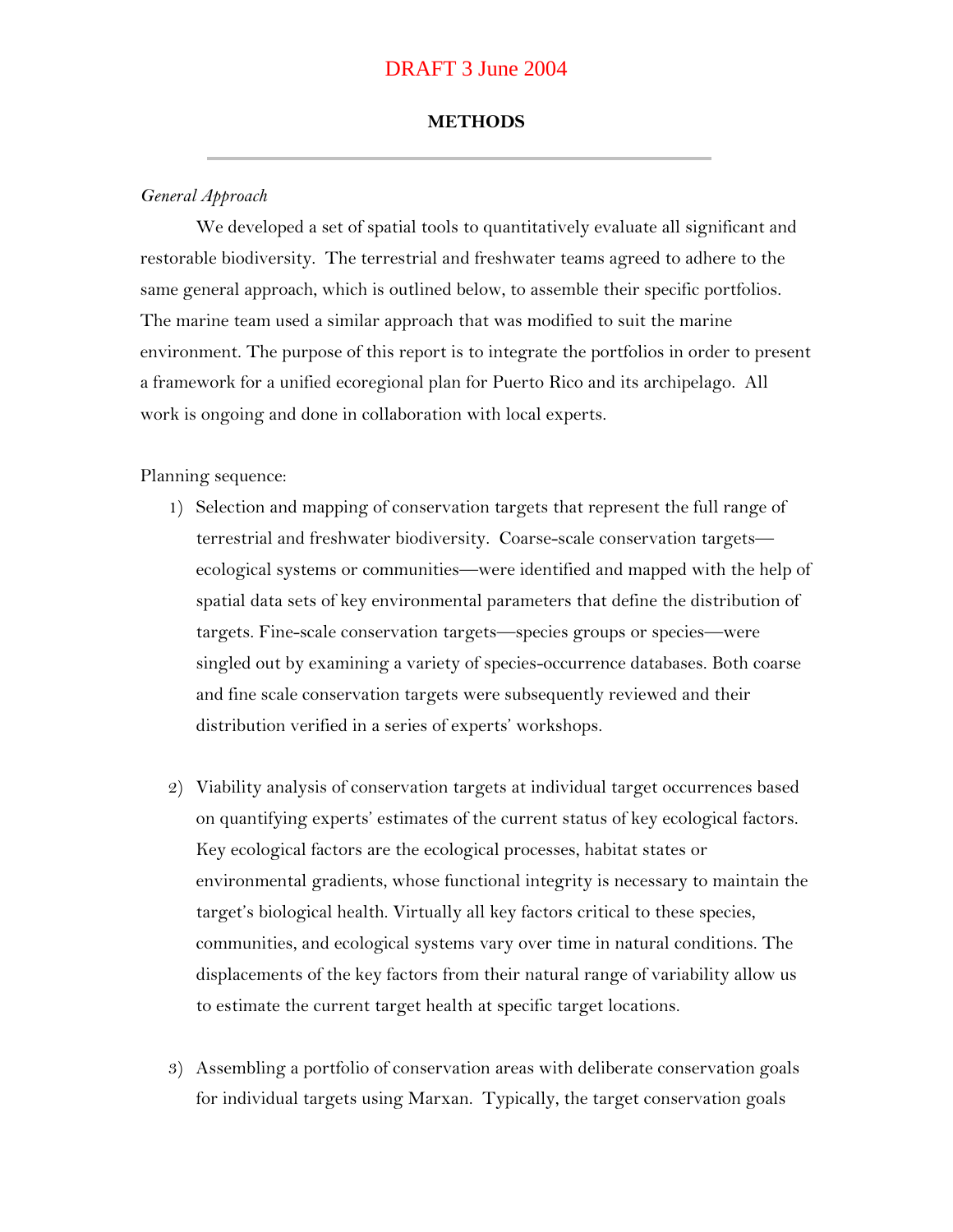include quantity, such as the size of proposed conservation areas for a specific target, and quality, such as conditions of target occurrences.

4) Incorporating impacts of human activities as "cost of biodiversity conservation" in the respective terrestrial/freshwater portfolios. This involves generating a value that would essentially reflect the relative intensity of the human footprint per unit area. The higher the density or accumulation of human activities within a given area, the more difficult the long term conservation of biodiversity within that area can be.

Methods and results for mapping conservation targets and viability analysis were documented in a earlier report (An Ecoregional Plan for Puerto Rico: Preliminary Results; July 2003). Here we describe methods and results related to portfolio assembly and conservation cost modeling (#3 and #4 above). Preliminary Marine methods and results will also be briefly described but will be further detailed in future scientific publications in collaboration with University of Puerto Rico.

#### *Portfolio Assembly*

Early conservation assessments depended on manual mapping to delineate sites and were often totally reliant on expert opinion and sharpie markers to delineate and prioritize conservation sites. The large number of conservation targets and the large size and diverse types of data sets describing the targets in this study required the use of a more systematic and efficient site selection procedure. We used MARXAN, software that implements a site optimization algorithm, developed by Dr Hugh Possingham, University of Queensland, and Dr Ian Ball, now at Australian Antarctic Division in Tasmania. MARXAN comes from a lineage of successful selection algorithms, beginning with SIMAN, SPEXAN, and SITES. MARXAN was developed from SPEXAN and SITES in part to aid in work on the Great Barrier Reef Marine Park In order to design an optimal reserve network, MARXAN examines each individual planning unit for the values it contains. They then select a collection of these units to meet the conservation targets that have been assigned. The algorithm will add and remove planning units in an attempt to improve the efficiency of the reserves. What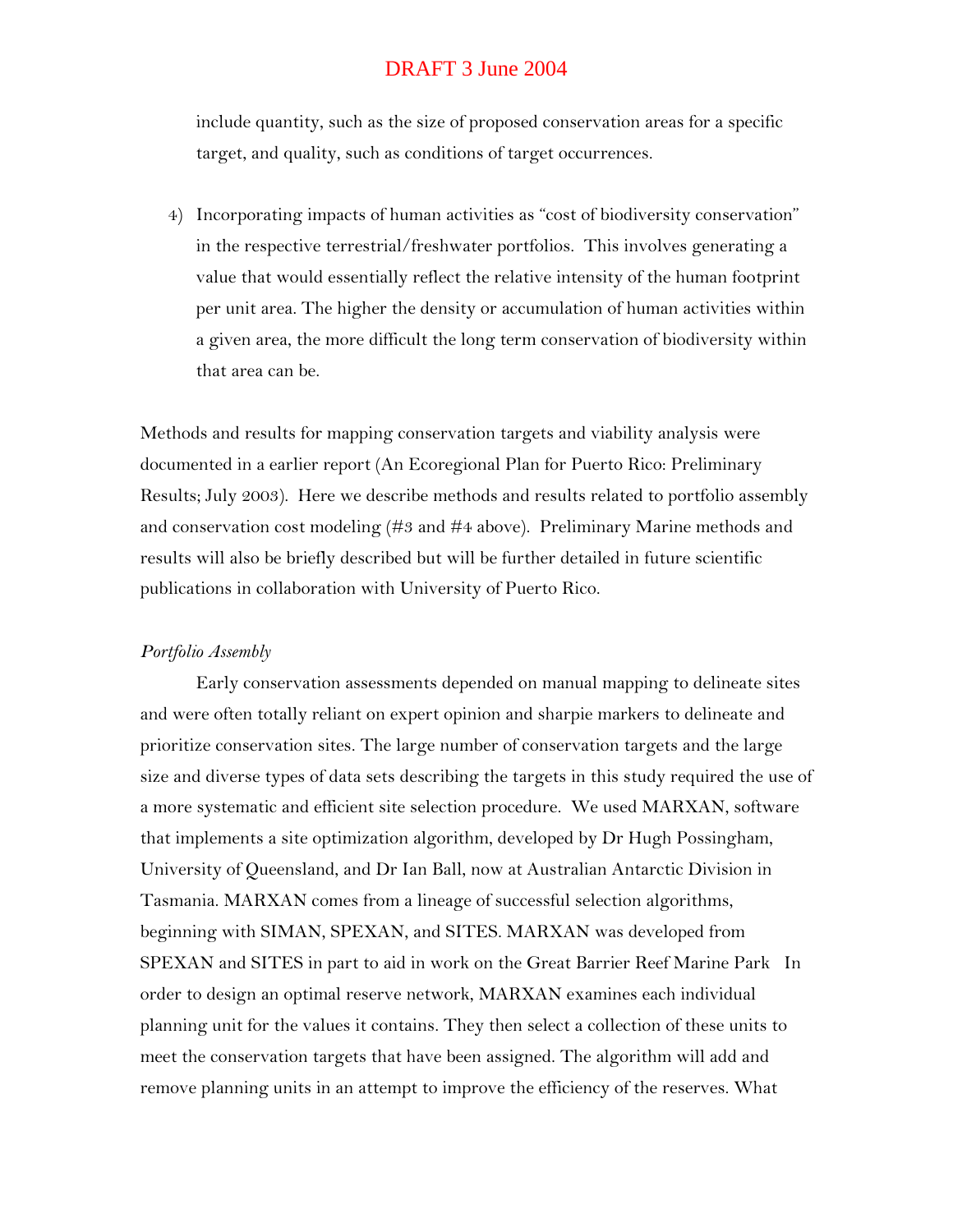makes these algorithms different from other iterative approaches is that there is a random element programmed into them such that early on in the process the algorithm is quite irrational in what it chooses to keep or discard, often breaking the rules of what makes a good selection. This random factor allows the algorithm to choose less than optimal planning units earlier that may allow for better choices later. As the program progresses, the computer behaves more predictably -but not entirely. The process continues, with the criteria for a good selection getting progressively stricter, until finally the reserve network is built. Given a sufficiently diverse set of features, it follows that because of the random element, no two runs are likely to produce exactly the same results. Some may be much less desirable than others. Still, if enough runs are undertaken, a subset of superior solutions can be created. Furthermore, the results from all runs may be added together to discern general trends in the selection process.

MARXAN and other similar software programs (e.g. SITES, SIMAN, SPEXAN) have been or are being used as an aid for designing and analyzing alternative portfolios in a number of TNC ecoregional plans, including the Northern Gulf of Mexico (Beck et al. 2000), Cook Inlet, Klamath Mountains, Sierra Nevada, Middle Rocky Mountains-Blue Mountains, and Southern Rocky Mountains ecoregions. MARXAN utilizes an algorithm called "simulated annealing with iterative improvement" as a heuristic method for efficiently selecting regionally representative sets of areas for biodiversity conservation (Pressey et al. 1996, Csuti et al. 1997, Possingham et al. 1999). It is not guaranteed to find an optimal solution, which is prohibitive in computer time for large, complex data sets such as ours. Rather, the algorithm attempts to minimize portfolio "cost" while maximizing attainment of conservation goals in a compact set of sites. This set of objectives constitutes the ―Objective Cost function:‖

#### $Cost = Area + Species Penalty + Boundary Length$

where Cost is the objective (to be minimized), Area is the number of hectares in all planning units selected for the portfolio, Species Penalty is a cost imposed for failing to meet target goals, and Boundary Length is a cost determined by the total boundary length of the portfolio.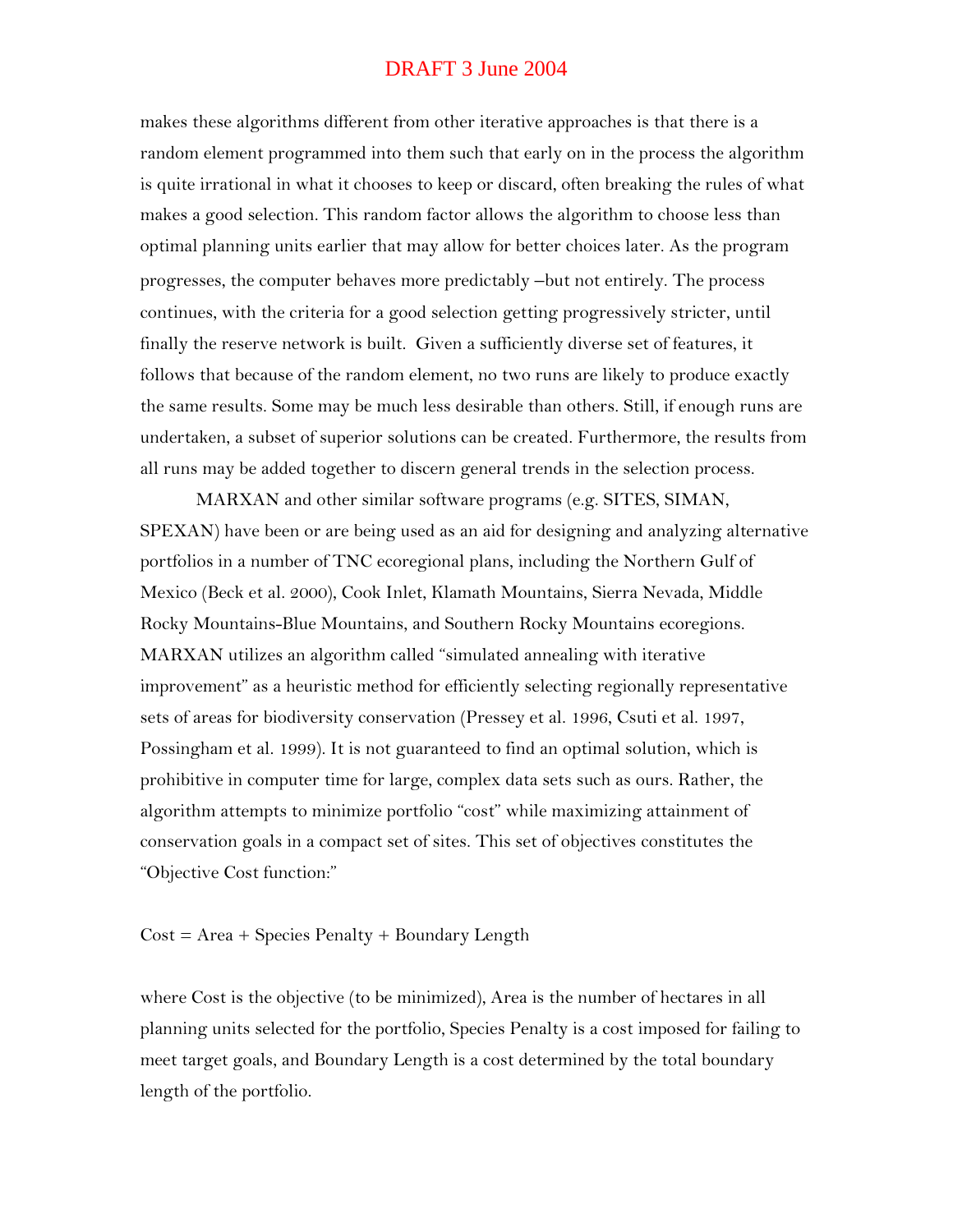MARXAN attempts to minimize total portfolio cost by selecting the fewest planning units and smallest overall area needed to meet as many target goals as possible, and by selecting planning units that are clustered together rather than dispersed (thus reducing boundary length). MARXAN accomplishes this task by changing the planning units selected and re-evaluating the Cost function through multiple iterations. We had MARXAN perform 1,000,000 iterative attempts to find the minimum cost solution per simulated annealing run and perform 200 such runs for each alternative conservation scenario we explored. Alternative scenarios were evaluated by varying the inputs to the Cost function. For example, the Boundary Length cost factor can be increased or decreased depending on the assumed importance of a spatially compact portfolio of sites, and a range of goals can be used. Varying the inputs to MARXAN in order to assess the outcome, in terms of the planning units selected, allows portfolio design to be tailored to expert opinion, while quantifying the effects of such subjective decisions.

We used numerous MARXAN runs to determine alternative portfolios which met stated goals for protection of the target groups, in terrestrial, freshwater and marine realms. Our ultimate objective was to find the portfolio that met stated goals for all target groups in an efficient manner, while also meeting the general criteria of reserve design (e.g., connectivity, minimal fragmentation).

#### *Parameters*

Several factors besides the number and type of targets used influence MARXAN outcomes. These include type of planning units, protection status of planning units, planning unit cost measure, penalty applied for failure to meet target goals ('species penalty factor'), penalty applied for dispersed rather than clustered planning units in results ('boundary length modifier'), the number of repeat runs of the algorithm (and number of iterations within each run) to include in summing results from several scenarios, and goal level for each target.

#### *Planning Units*

Planning units can be any shape or size, but appropriate units should be designed according to the available target data and to best facilitate conservation efforts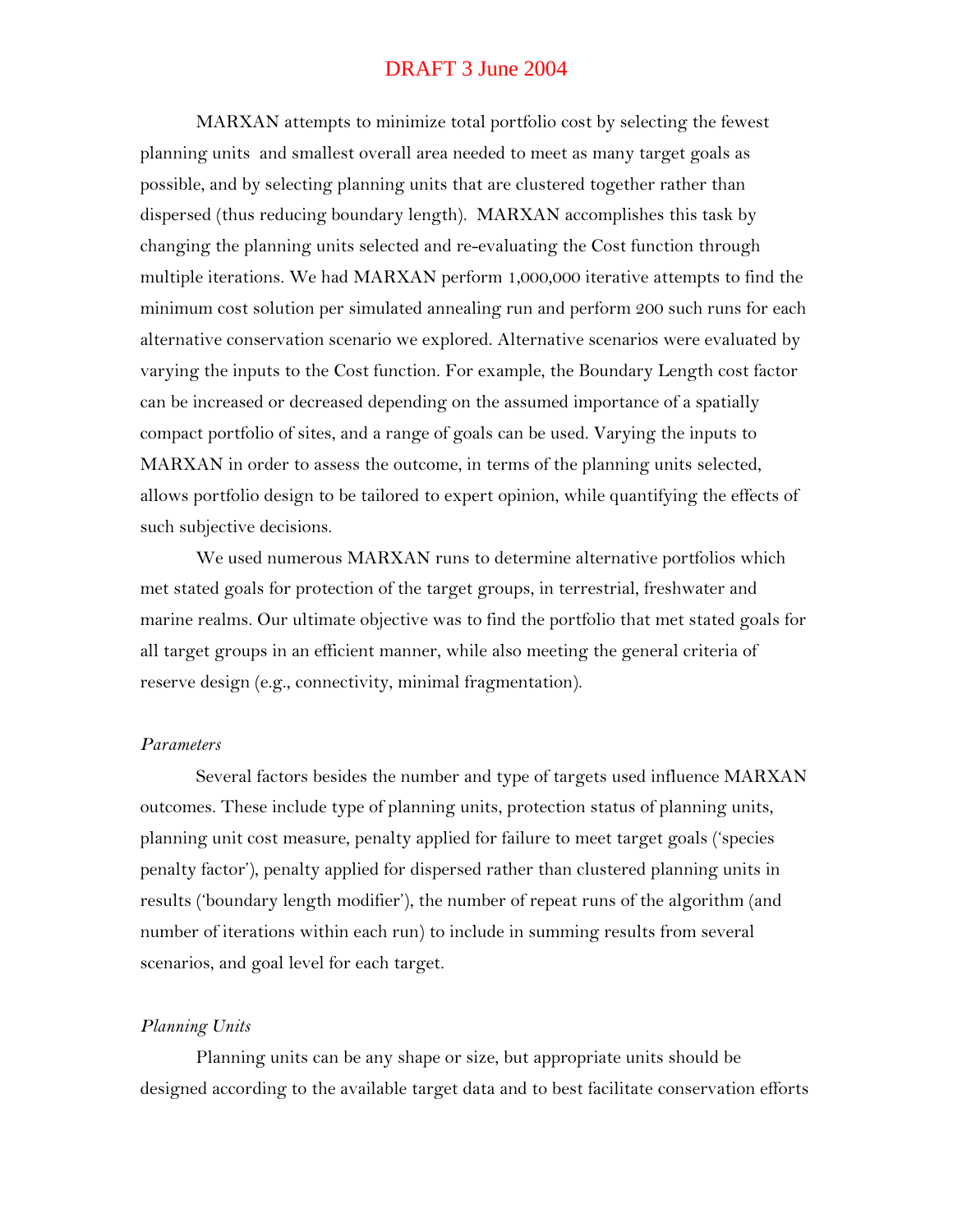in the priority sites identified. Planning units can be natural, administrative or arbitrary sub divisions of the land and seascape. The units size is chosen to reflect differences between fragmented and non-fragmented habitats or distributions and the quantitative differences between units. Data on distributions within very small units becomes presence / absence information and does not reflect differences regarding the size of patches or the co-existence of biodiversity targets between the units. We used 260 hectare hexagons (1km on a side). This not only allows consistency across terrestrial, freshwater and marine analysis, but using uniform sized planning units also avoids the area-related bias that can occur the planning unit selection process when differently-sized planning units with irregular boundaries, such as watersheds, are used.

#### Species Penalty Factor

These values determine the importance of representation of individual biodiversity targets in the analysis, and so how likely they were to meet the goal representation. It was decided that it was preferable for all biodiversity targets to meet the goals set. We used the a high penalty factor (100,000) for all targets. We ran a series of experimental runs to determine that this was a sufficiently large penalty factor to force Marxan to meet all goals.

#### *Spatial Clustering*

Using a measure called the boundary length modifier, the influence of the boundary length in the calculation of total portfolio cost can be increased. This has the effect of increasing the clustering of planning units together into sites in the portfolio. We used boundary length modifier of 0.0005 to determine clump size.

#### *Repeat Runs*

We made 200 repeat runs (each comprised of 1,000,000 iterations of planning unit selection) for each of the terrestrial, freshwater and marine runs. Hexagons chosen frequently represent places more necessary (i.e. more irreplaceable) for biodiversity conservation, while those chosen few times represent locations where similar biodiversity is found many other places or where human impacts are significant. Separate analyses were done for freshwater, terrestrial and marine data. The portfolios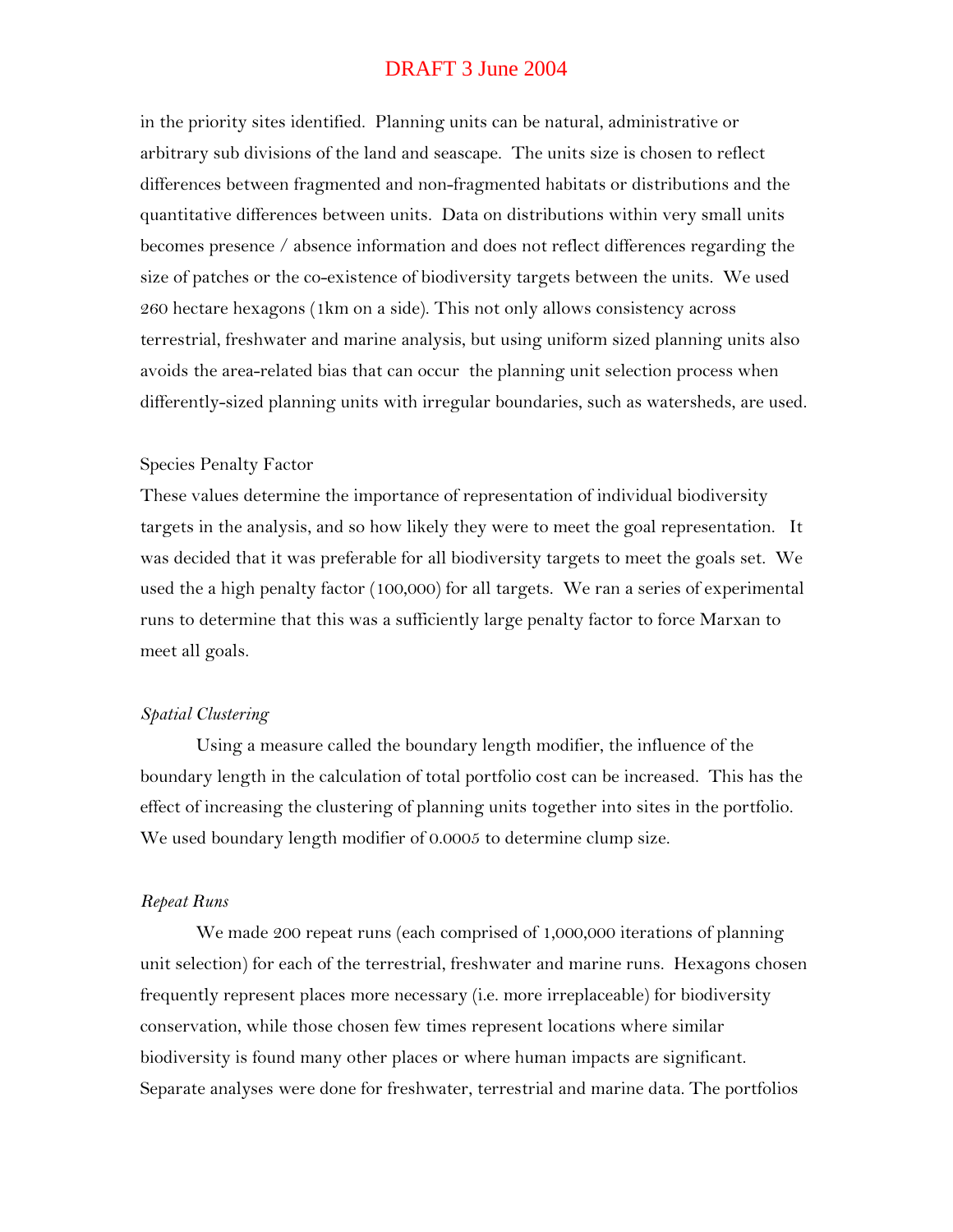were then overlaid to produce a combined result. Marxan can be used to generate an integrated analysis of data from more than one realm. However, conservation targets in the three realms are impacted differently by human activities. For example, while dams have significant direct impacts on freshwater targets, their impact on terrestrial or marine conservation targets is less clear. Thus, in order to capture the differential impacts of human activities to each of the three realms, realm-specific marxan runs were done.

#### *Human Impacts – Conservation Cost Surface*

Planning units with lower levels of human impacts should be chosen over those with higher levels of impacts, when other factors are equal. This cumulative intensity index (cost index) is assumed to be a surrogate for the cost of doing conservation in a given planning unit. The cost index is a number that Marxan strives to minimize, so when faced with a choice between two planning units of comparable ecological value Marxan will tend to choose the one with lowest cost. The index and the cost of conservation are proportional so that the higher the index, the higher the cost of reducing the intensity. The site selection algorithm will tend to avoid areas that have high cost in favor of lower cost areas of comparable ecological value. This general approach should lead to selection of areas that are more likely to contain viable examples of species and ecological systems. Thus, rather than simply using the number of hectares in each planning unit for the Area component of our MARXAN analyses, we developed a cost model, based on relative levels and intensity of human impacts, specific to terrestrial, freshwater and marine targets.

We grouped human activities into three classes—protected areas that favor biodiversity conservation, and urban and agricultural areas that demand more serious conservation efforts. Urban areas include areas with infrastructure (e.g., dams, canals, wastewater treatment plants, and industries) or paved-over areas, such as roads. Agricultural areas involve areas, where the natural environment has been modified and is being actively managed to produce crops for human consumption. The intensity of urban and agricultural activities was assessed during the June 2003 experts' workshop. The data layers of human activities specific to terrestrial/freshwater areas were overlaid with the corresponding terrestrial/freshwater portfolios to estimate the degree of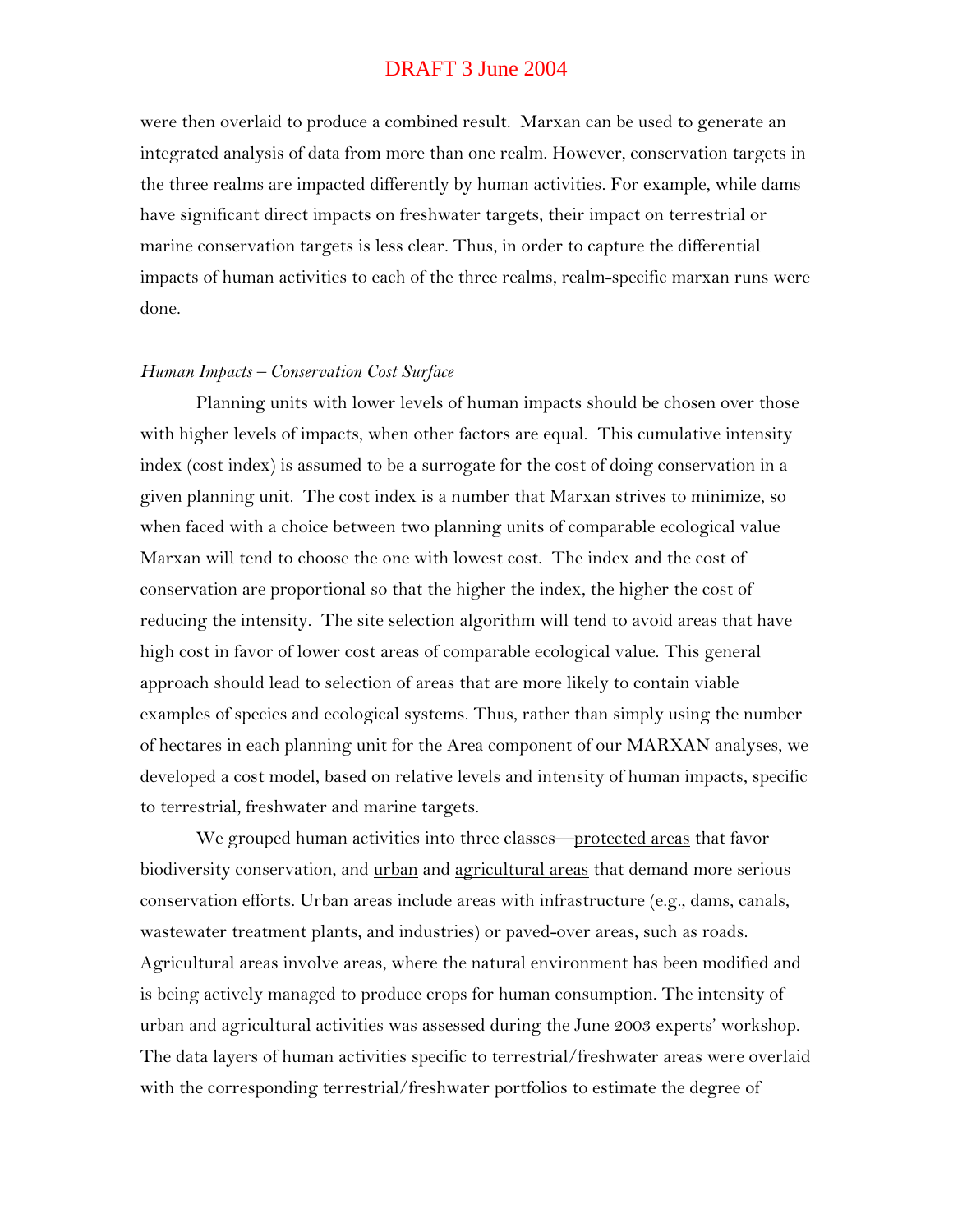impact of human activities on individual conservation targets and the cost to capture significant and restorable biodiversity (**Table 3**).

To quantify the intensity of urban and agricultural activities and determine cost for terrestrial planning units, we assumed that urban intensity is reflected in population density and that agricultural intensity is reflected in kilo calories (kcals) of inputs required for the production of different types of crops. Taking into account the idea that the cumulative intensity of human activities is not a linear function, the team used a curve (**Figure 1 a & b**) to generate a function to facilitate the adding of the urban and agricultural costs to achieve a unified cost value per unit area, such as the planning unit defined in the Marxan program. Using the following two functions, Urban function ( *y*   $= -0.0157x^3 + 0.1145x^2 + 0.0108x + 0.02$  and Agricultural function (  $y = 0.0042x^3 + 0.02x^4$  $0.0179x^2 + 0.0744x + 0.007$ , the team classified the intensity level into 6 classes for urban activities and 5 classes for agricultural activities, with the higher class number indicating an increment score of intensity level. Terrestrial cost surface is shown by **Map 2**.

A similar approach was used to develop a freshwater cost surface. This was based on a downstream flow accumulation model of human activities that impact freshwater systems, including agriculture intensity, urban area and the presence or absence of dams. The freshwater cost surface is shown by **Map 3**.

Marine cost was derived in a similar manner. A workshop was conducted at the University of Puerto Rico in March '04 to get a better understanding of the degree of influence of key threats (socio economic activities) on each marine target in Puerto Rico. Four major threats were identified: fishing, pollution, urban development and tourism. In order to incorporate this information into our portfolio design we built a cost surface that reflects the cumulative intensity of these four socio-economic activities in marine areas. Conservation of targets within a planning unit that is totally or partially within an existing protected area should be less costly than for those outside of protected areas. Thus, the marine protected areas information was used to lower the cost index for planning units that are partially or totally within protected areas. It follows that planning units within Marine protected areas will be more attractive to the algorithm, everything else being equal. Therefore, although the marine team did not lock in the protected areas, they were incorporated in the analysis and influenced the final marine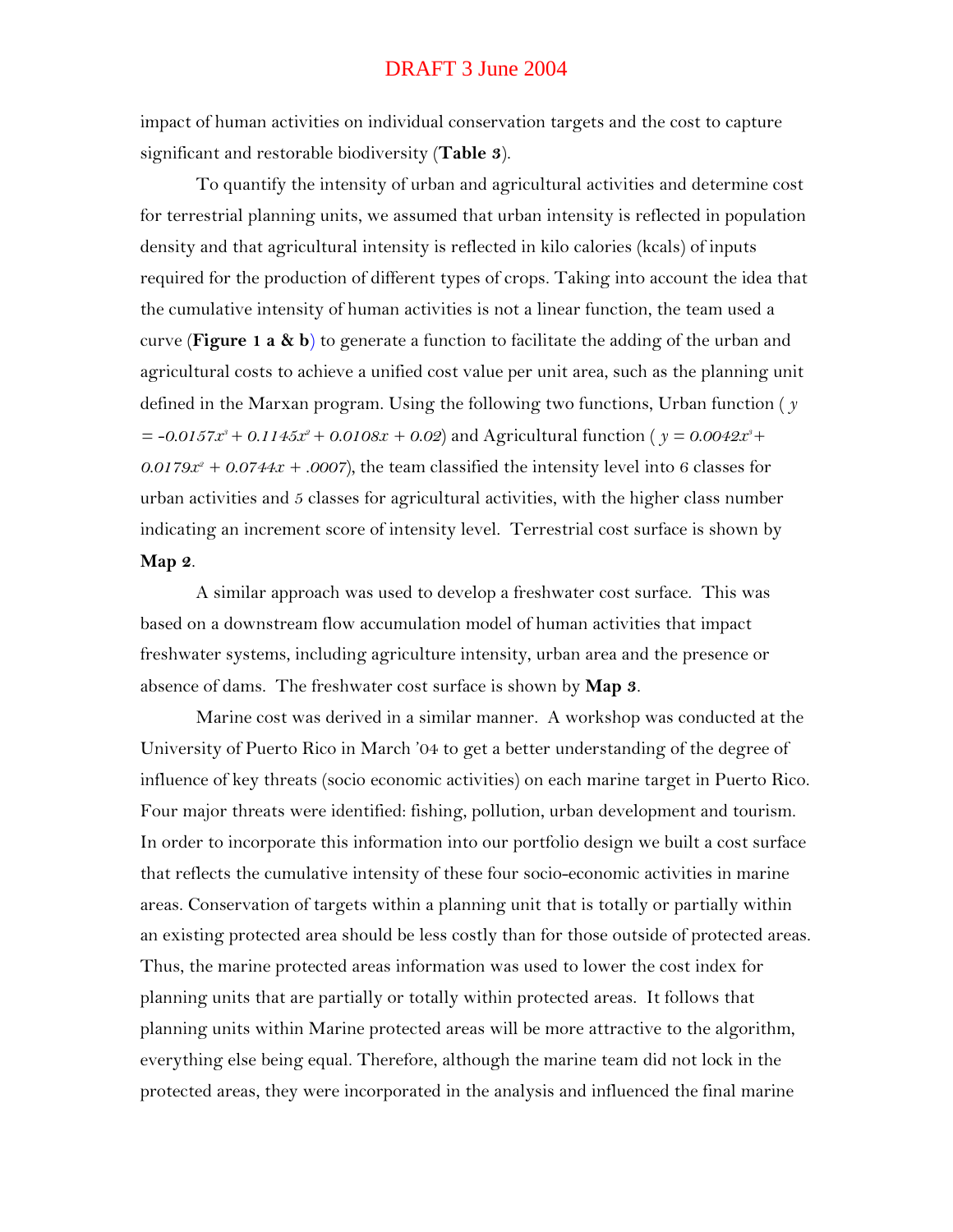portfolio through consideration in the cost surface. Marine threat (i.e. cost) surface is shown by **Map 4**.

#### *Terrestrial Conservation Targets and Goals*

The occurrence map of 30 coarse-filter conservation targets for Puerto Rico, reviewed by experts during a workshop held in San Juan on June 10-12, 2003, serves as the building blocks for assembling a portfolio of conservation areas. On the basis of current land cover maps of Puerto Rico, including the main island and archipelago (Culebra, Vieques, Mona, Monita and Desecho), Helmer's article (Helmer et al., 2002) on mapping and image interpretation, and advice by Olga Ramos of IITF, we have been able to distinguish the general vegetation condition in its entire distribution range. We ranked the vegetation condition according to the degree of disturbance, using **1** to indicate primary vegetation, **2** to indicate secondary vegetation, and **3** to indicate abandoned pasture lands with vegetation in recovery (**Table 4**).

For the area goals to input into Marxan, mangrove and wetland, the terrestrial team followed the decision of the marine team and freshwater team respectively--65% of the current extent for mangrove and 25% for wetland. For all other terrestrial vegetation targets except for Dry Alluvial and Moist Alluvial, we set the goal of conserving 10 % of the *original extent* of each vegetation type (target) in accordance with TNC's institutional mandate. *Original extent* here refers to the hypothetical vegetation area predicted by geoclimatic model. Geoclimatic regions therefore suggest the potential extent of individual vegetation types defined by climate, geology and unaffected by human interference. For example, conservation and restoration of the Dry Alluvial and Moist Alluvial vegetation types, now existing in scattered fragments, present a formidable challenge. We set 30 % of their current extent as our conservation goals. The Marxan program is set up to select individual vegetation targets, with primary vegetation indicated by "1," secondary vegetation by  $2$ , and abandoned land areas by 3. For example, to reach the conservation goal of 1,000 ha of "Moist Forest", Marxan will first select primary vegetation. If the area of primary vegetation is less than 1,000 ha, the program will add secondary vegetation. If necessary, the Marxan program will add abandoned land areas until the area goal of 1,000 ha is met.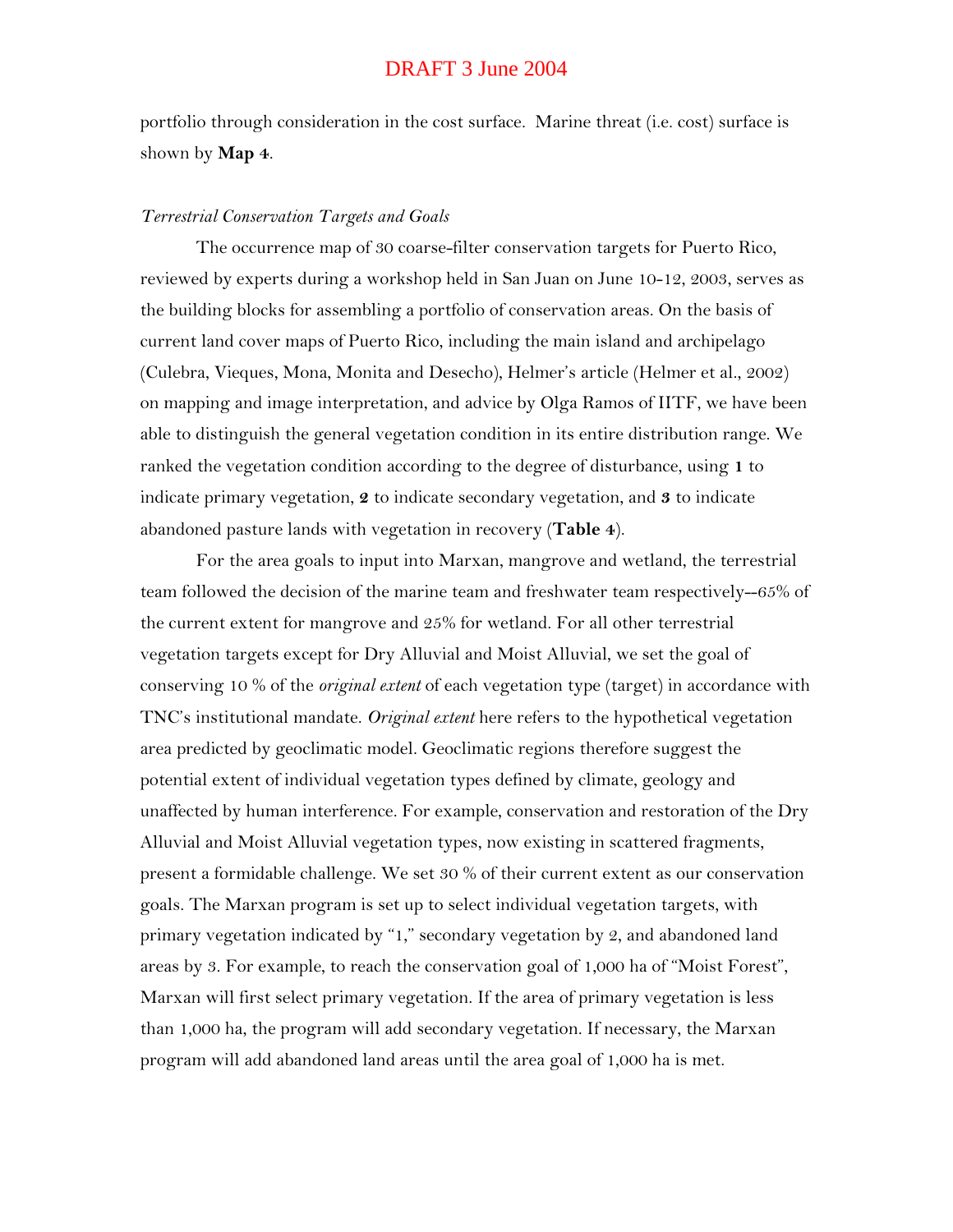We assumed that most of the species-level biodiversity is captured through vegetation targets. We first ran Marxan using the coarse-filter targets (vegetation) data set. Furthermore the team considered three types of fine filter targets: (1) **nationally rare or threatened species** identified by The Natural Heritage Division of the Department of Natural and Environmental Resources (DNER); (2) **cave communities** (e.g. cave-dwelling bats, amphibians, invertebrates and detritivores) that occur in nonvegetated habitats; and (3) **species groups** (e.g. waterfowl, shorebirds or migratory birds) that depend on ecological processes not covered by vegetation targets. The occurrence map of fine filter targets in addition to the map of coarse filter targets constituted another input data set for a separate Marxan run. Our conservation goal is 10 occurrences for plant targets and 20 occurrences for animal targets. The targets include both critically imperiled and imperiled species with urgent conservation needs, as recognized by IUCN and TNC. Results of the two Marxan runs—one with coarse filter targets and the other with both coarse and fine filter targets—allow us to test the efficiency of conservation areas designed on the basis of coarse filter targets exclusively. It will show us to what degree fine filter targets have been captured.

The input data sets for the Marxan runs including area amount of 30 vegetation targets with condition status (**Table 4**), the number of occurrences of 195 rare or threatened plant species (**Table 5**), 19 bat-dwelling cave communities, 55 rare or threatened animal species (**Table 6**), and the conservation goals of individual targets. For descriptions of individual targets presented in the Marxan portfolio, please see previous report (An Ecoregional Plan for Puerto Rico: Preliminary Results; July 2003) for more details on target mapping and key ecological factor assessment.

#### *Freshwater Conservation Targets and Goals*

We used two different types of freshwater targets: 1) Aquatic Ecological Systems (coarse-filter) which are spatial units that ensures the conservation of rare and endemic species as well as those common and widespread and 2) species level (fine filter target), which are represented by single species or species assemblages. Different habitat types represent "coarse filter targets" as they should capture the range of biological diversity and systems, as well as the natural processes that sustain them. A detailed analysis of all potential aquatic habitats allowed the elaboration of a list with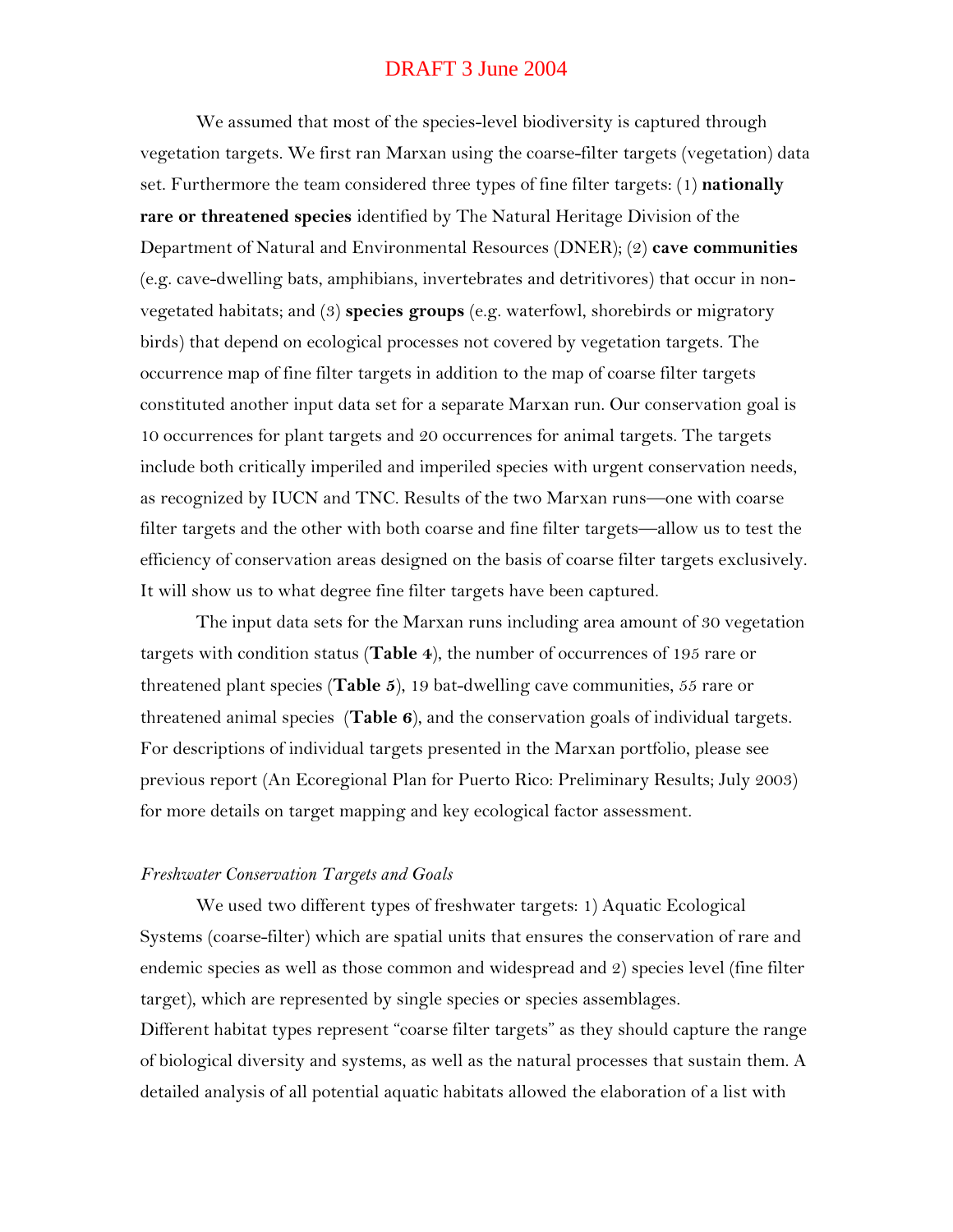those relevant and distinctive habitats for Freshwater Biodiversity (**Table 7**). Although some of them may be divisible in smaller units, because of their physical and/or chemical characteristics, they may not represent real pattern of natural stratification of the biota. For a detailed analysis at the species or species assemblage level is necessary to developed the appropriate data that allow an inform decision to group or separate them. Species distribution is now under study base on Museums records and expert opinion. A detailed map of fishes and some key macro-invertebrates present in each watershed will provide the relevant information to review some of the coarse filter targets and provide the scientific rationale that will support future changes.

Experts selected the freshwater conservation targets in a two-day workshop held in Puerto Rico. The experts received a list of potential conservation targets present in the Caribbean Ecoregions and selected those in the EDUs described for Puerto Rico (**Map 1**). In addition, experts reviewed a list of key ecological factors, chose those relevant to the selected conservation targets and ranked them for their importance in maintaining functional ecological health. Experts also helped with a spatial definition of each conservation target enabling a map of target occurrences to be prepared. For descriptions of individual targets presented in the Marxan portfolio, please see previous report (An Ecoregional Plan for Puerto Rico: Preliminary Results; July 2003) for more details on target mapping and key ecological factor assessment.

The freshwater team developed and mapped five ecological drainage units (EDU) to capture geographic scale spatial variation in the freshwater biodiversity of Puerto Rico (**Map 1**). An EDU is a group of watersheds with similar biogeographic histories, topographic patterns, drainage density, hydrologic characteristics, and connectivity. Because of these similarities EDUs are likely to have a set of freshwater communities and habitats distinct from other EDUs. Stratifying the choice of conservation targets by EDUs captures geographic variation in freshwater biodiversity. Using the EDU map, the team identified a comprehensive suite of freshwater biodiversity conservation targets during a two-day workshop (San Juan, Puerto Rico 11-12 June 2003). Within each EDU, different habitat types are identified and selected as conservation targets by the group of experts and the freshwater team. The different habitat types represent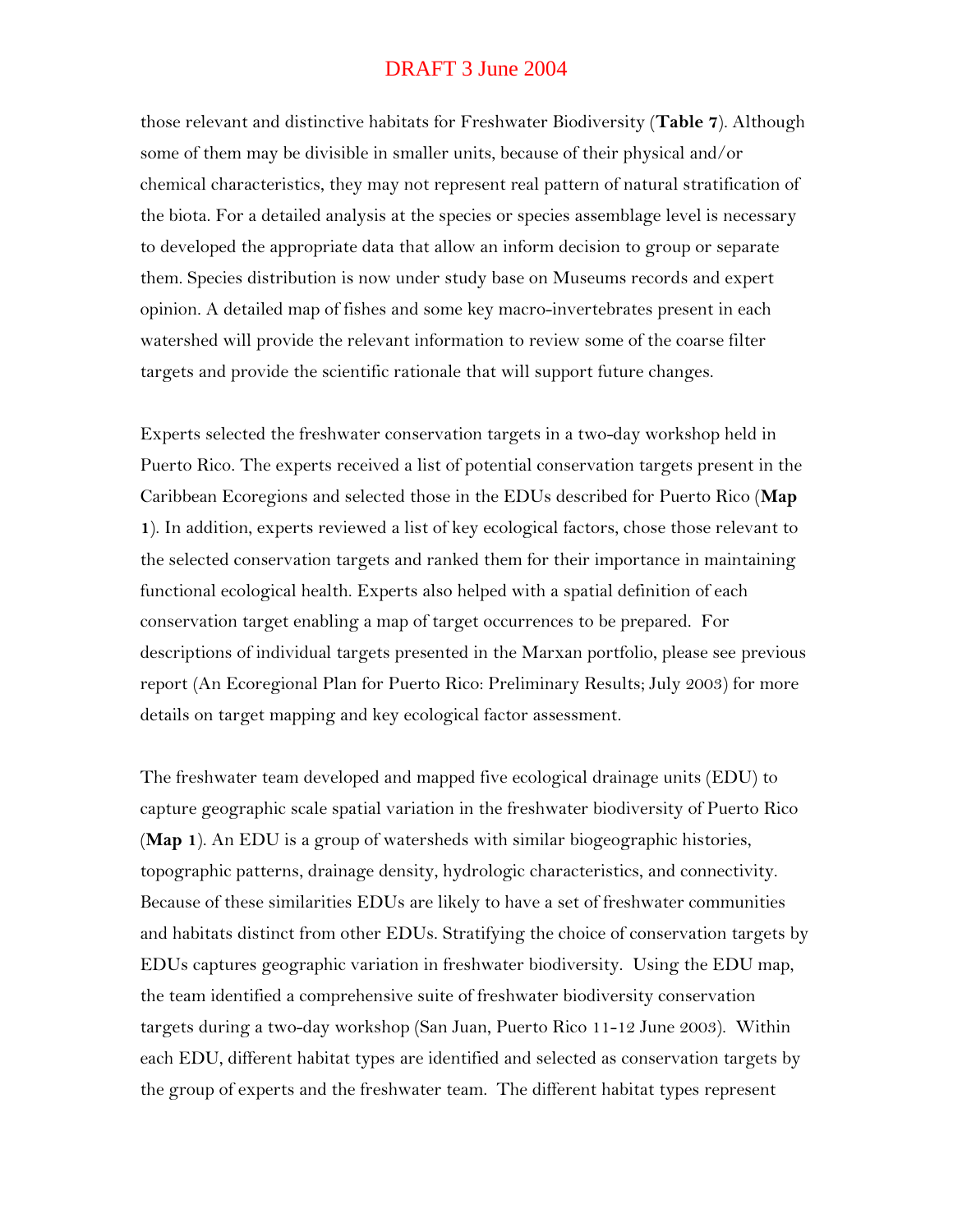coarse-filter targets (**Table 7**) because their scales are expected to capture the range of biological diversity and systems, as well as the natural processes that sustain them.

#### *Marine Conservation Targets and Goals*

Because of differing ecological factors and available data sets, marine conservation goals were set using different criteria. In the absence of historical distribution information of conservation targets the marine team defined a range of conservation goals from 30% to 100% of their current distribution. Participants at the Vth IUCN World Parks Congress in Durban South Africa (2003) called on the international community as a whole to include 20 to 30% of each habitat in strictly protected areas. Although no assumptions have been made regarding the choice of protection strategy that will be advocated for the portfolio sites, the Puerto Rico planning effort adopted the upper end of the range, 30%, as the minimum level of representation for marine targets in this ecoregional plan. The decision to assign conservation goals to specific targets was based on scoring the ranks of 5 criteria that reflect important ecological characteristics of the conservation targets:

- 1. **Source** whether or not the target is a source of larvae that can seed other areas. Source areas are extremely important and usually refer to whether the target represents a critical life stage of one or more organisms. In the case of Puerto Rico, nesting and roosting areas for Pelicans; spawning aggregations; manatee calf areas and Fringing Mangroves all represent key areas for spawning and/or nursery grounds. Independent of any other consideration Source areas should be represented at a high level in the Portfolio, and therefore conservation targets considered sources received a score of '3', while the remainder received a score of '1'.
- 2. **Rare** whether or not the target is rare for Puerto Rico. Independent of all other consideration rare targets should be represented at a high level within the portfolios. Each target was ranked in relation to whether it was Rare or not. If it was considered rare it would receive a score of 3. If it was not rare it would receive a score of 1.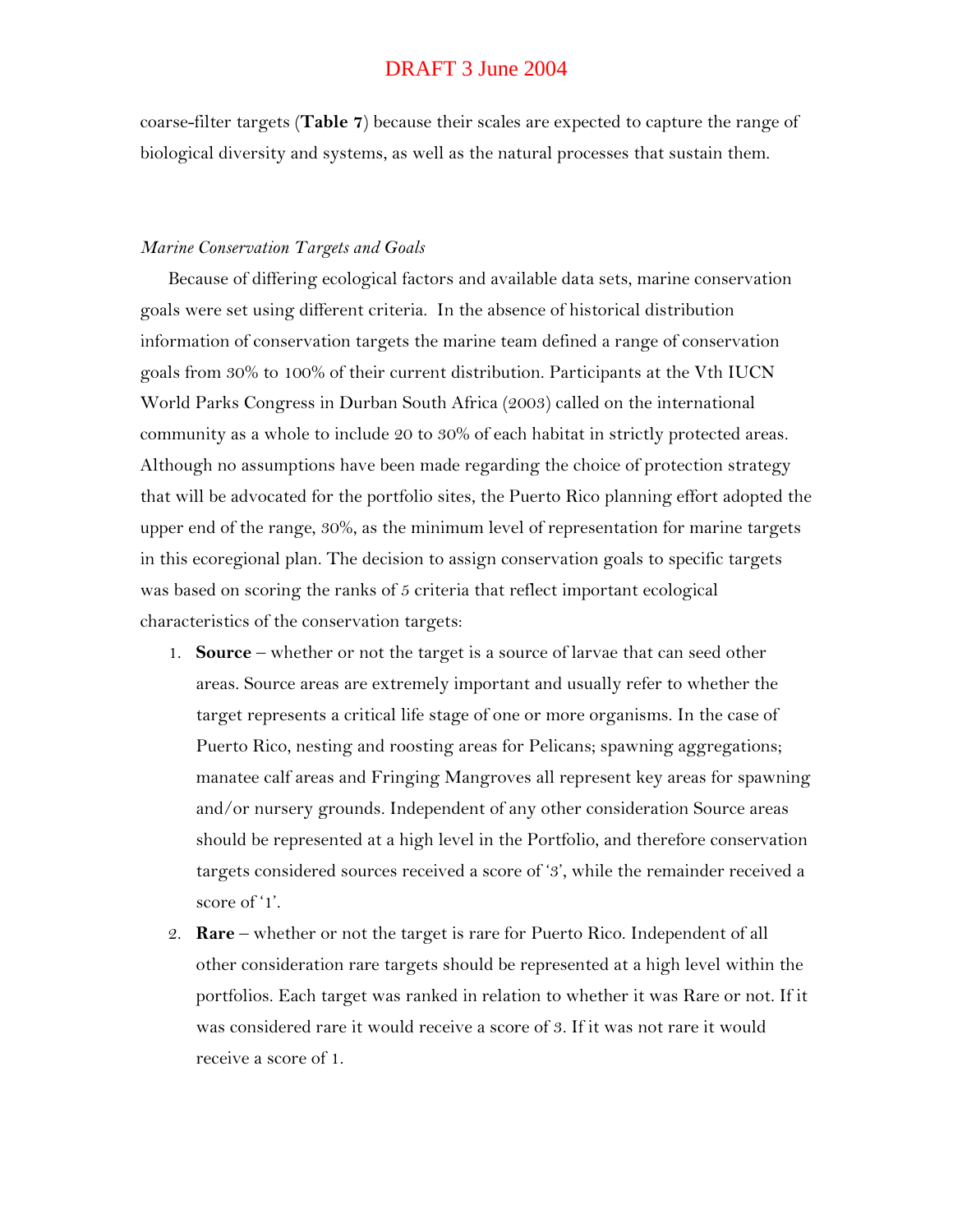- 3. **Coarse filter** whether or not the target represents a number of different species and ecosystem processes. Independent of everything else a coarse filter target has greater ecological value than a single species or taxa. Thus a coarse filter target would receive a score of 3, while a fine filter target would receive a score of 1.
- 4. **Vulnerability** How vulnerable is the target to socio economic activities. This information was derived from expert opinion (see assessing threats section). We made the judgment that independent of everything else, a highly vulnerable target should be represented at a higher level. (Resilience principle)
- 5. **Current Status** Experts produced a ranking of the overall current status of the key ecological factors for all conservation targets at the Puerto Rico scale. This was based on a scale from Very good, good, fair and poor (see Viability section). Expert opinion on the current status includes perception of how much a given target has deteriorated in relation to historical abundance. Independent of everything else a target that is in worse condition requires extra conservation help. Thus a poor ranking would get a score of 3, a fair gets a score of 2 while a good/very good ranking would get a score of 1. We grouped very good and good into one category for purposes of maintaining a consistent scale among goal selection criteria.

A frequency distribution analysis suggests divisions in the range of scores (**Figure 2**). Anything below the median (score 6 and lower) would be assigned the lowest representation goal of 30%. All conservation targets that scored 7, 8 or 9 warranted higher representation but not necessarily total representation. 100% representation goals were assigned to targets that scored 10 and 11, which were sources, rare, vulnerable, and fair or poor current condition. Resulting conservation goal assignments are illustrated in **table 8**.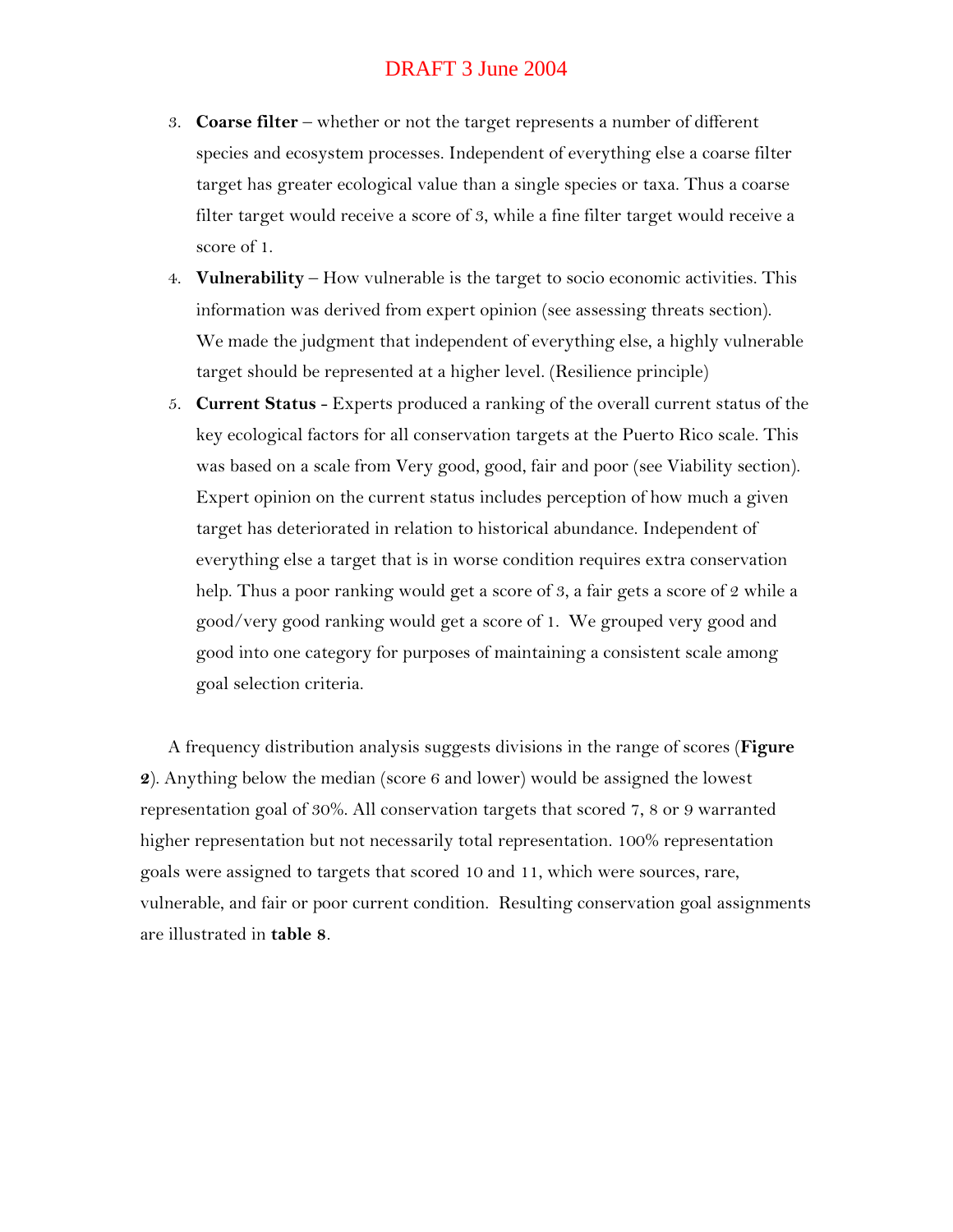#### **RESULTS**

The portfolio for Puerto Rico, including the main island, Vieques, Culebra, and Mona, was assembled using Marxan (Ball and Possingham, 2000). Marxan allowed us to enter information, based on planning units, about the distribution of our targets, the location of protected areas, and the location of various human activities. Using this information and the representation goals for all the conservation targets outlined by the freshwater, terrestrial, and marine teams, Marxan computes the optimal portfolio design by selecting the necessary hexagons to meet our goals using the least cost and number of planning units possible.

The optimal portfolio for freshwater conservation locked in protected areas and used a clustering factor (boundary length modifier of 0.0005) to encourage the clumping of conservation areas. The cost surface incorporated the impacts of agriculture, agriculture intensity, urban areas, roads, population density, and industry, and accumulated these costs based on a flow accumulation model, such that downstream areas accumulated the impact of upstream areas. This cost surface also gave dams a relatively high weight. The best solution incorporates 442 planning units (114,920 ha total) into the freshwater portfolio. The optimal terrestrial portfolio also locked in the current protected area system, used a clustering factor (boundary length modifier of 0.0005) and used a cost surface, but did not incorporate dams and did not use the flow accumulation model. The optimal portfolio included 651 planning units (169,260 ha). When we overlaid the two portfolios there were 225 planning units that were selected for both realms, so the final portfolio resulted in 868 planning units (225,680 ha).

The optimal portfolio for marine conservation was built with slightly different parameters for the freshwater and terrestrial realms. The large extent of the existing Marine Protected Areas can exert an inordinate influence on the portfolio if they are locked into the analysis. Following expert advice, the marine team did not lock-in the protected areas opting to include the protected area information in a cost surface along with the human activities. The final portfolio consisted of 412 planning units, or a total area of 107,120 hectares that contained enough of the distribution of all the marine targets to fully meet their representation goals.

In addition to producing the optimal solution, Marxan also generates a value equivalent to the irreplaceability of each planning unit. Irreplaceability measures the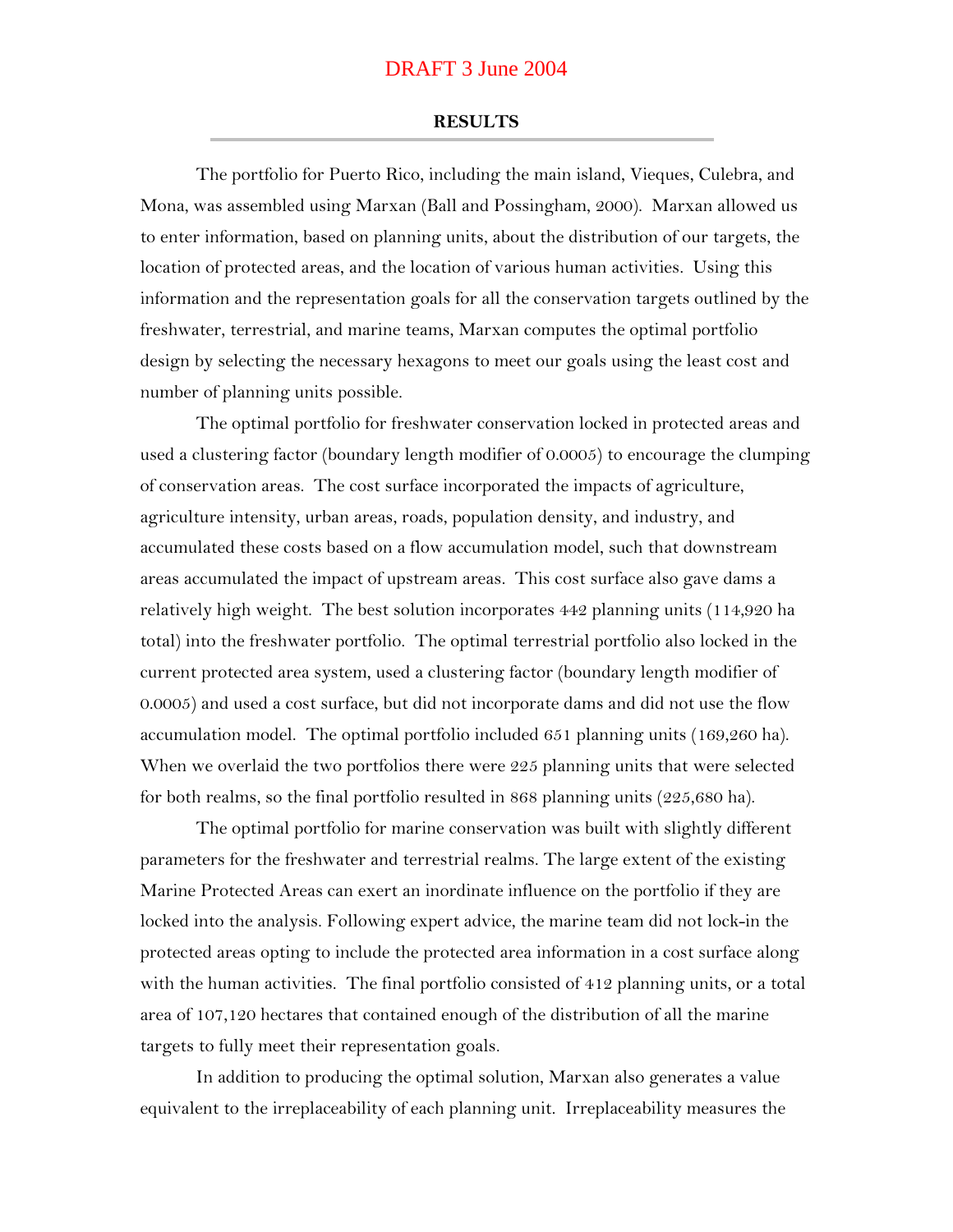importance of a planning unit to achieving the target goals efficiently, because the biodiversity captured in that planning unit is unlikely to be captured elsewhere (Margules and Pressey, 2000). To derive the optimal solution for a given set of parameters, we had Marxan do 200 runs for a given scenario. The optimal solution is the set of planning units that is the least cost. However, the program also calculates the number of times that a planning unit was selected in each of the 200 runs, which became our measure of irreplaceability (this is similar in concept, but different in calculation to Margueles and Pressey, 2000). If a planning unit was selected during all 200 runs, then it contains biodiversity that cannot be found elsewhere (or, in the case of protected areas, the planning unit was locked in). Map 5 - 7 shows the irreplaceability results for the terrestrial, freshwater, and combined portfolio, and Map 8 shows irrepleceability for the marine portfolio.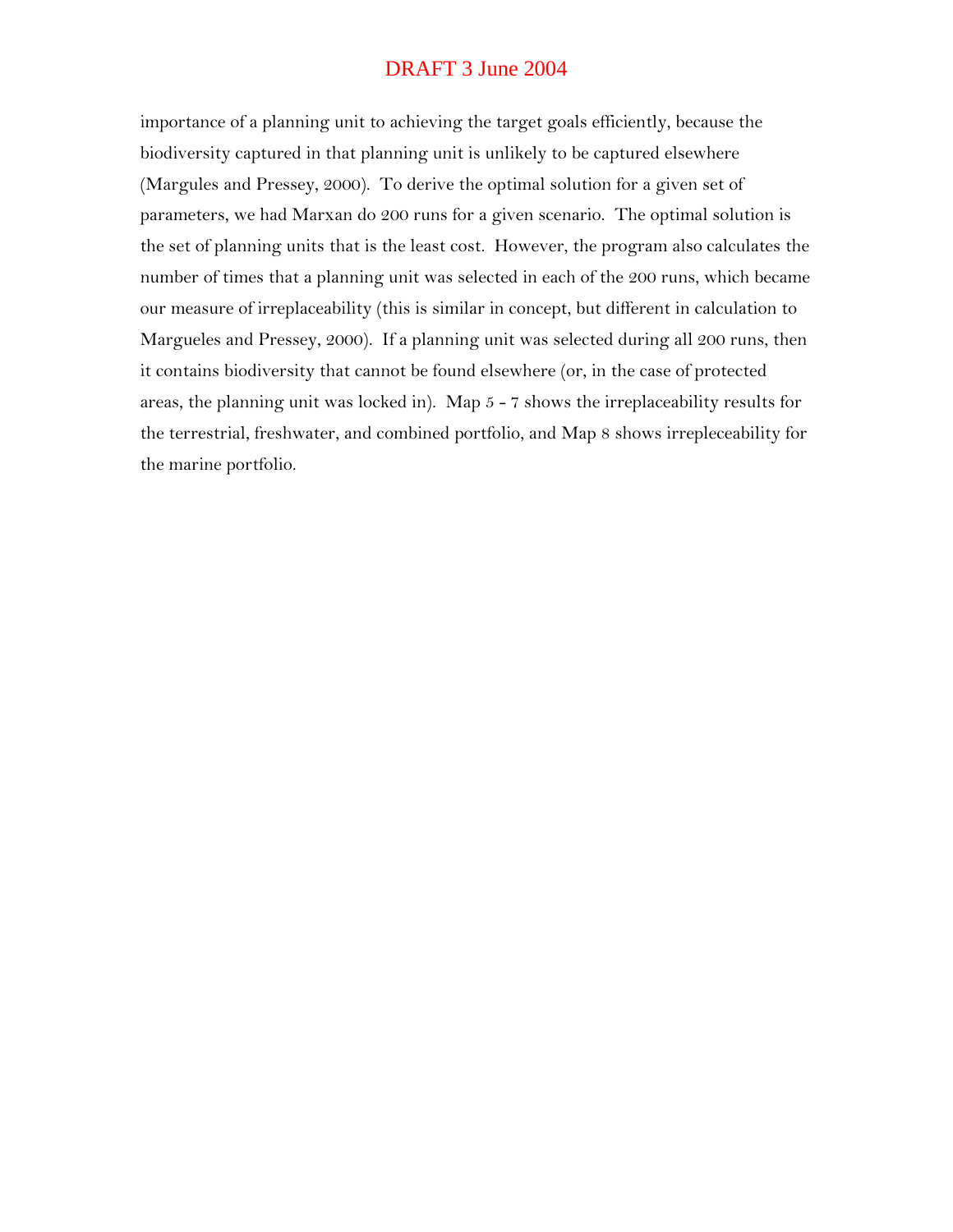#### **DISCUSSION**

Despite the few remaining intact habitats, intensive urban development, rivers canalization, damming, industrial scale tourism and agricultural development, there remains a positive future for conservation of biodiversity in Puerto Rico. We identify here a suite of remaining biodiversity targets and provide a quantitative method assembling these targets into conservation portfolios and provide tools to assess the relative human impacts throughout the island. Data and tools yielded during this research support the development of a state-of-the-art conservation blueprint, enabling sound, pragmatic conservation decisions.

Emerging from this analysis will be strategies for conservation and restoration; for example, we have begun to identify some freshwater systems that remain relatively intact and places where river connectivity may be restored, particularly in the headwaters. Further socio-economic analyses and interactions with local agencies and conservation organizations will enhance this kind of insight into conservation opportunities.

In addition, the completed database will be an impartial source of information that can be used by disparate stakeholders for conflict resolution and collaboration conservation work depending on user needs and values. In this way, the study will also support the development of strategic partnerships with local organizations — a key to achieving lasting results. Future work needed includes training and technical follow-up with local agencies and organizations.

We hope this effort will be a significant contribution towards protecting the region's irreplaceable terrestrial, freshwater, coastal and marine biodiversity and we believe that we have provided many of the technical tools and data necessary to achieve a long-term and sustainable future for Puerto Rico's biota.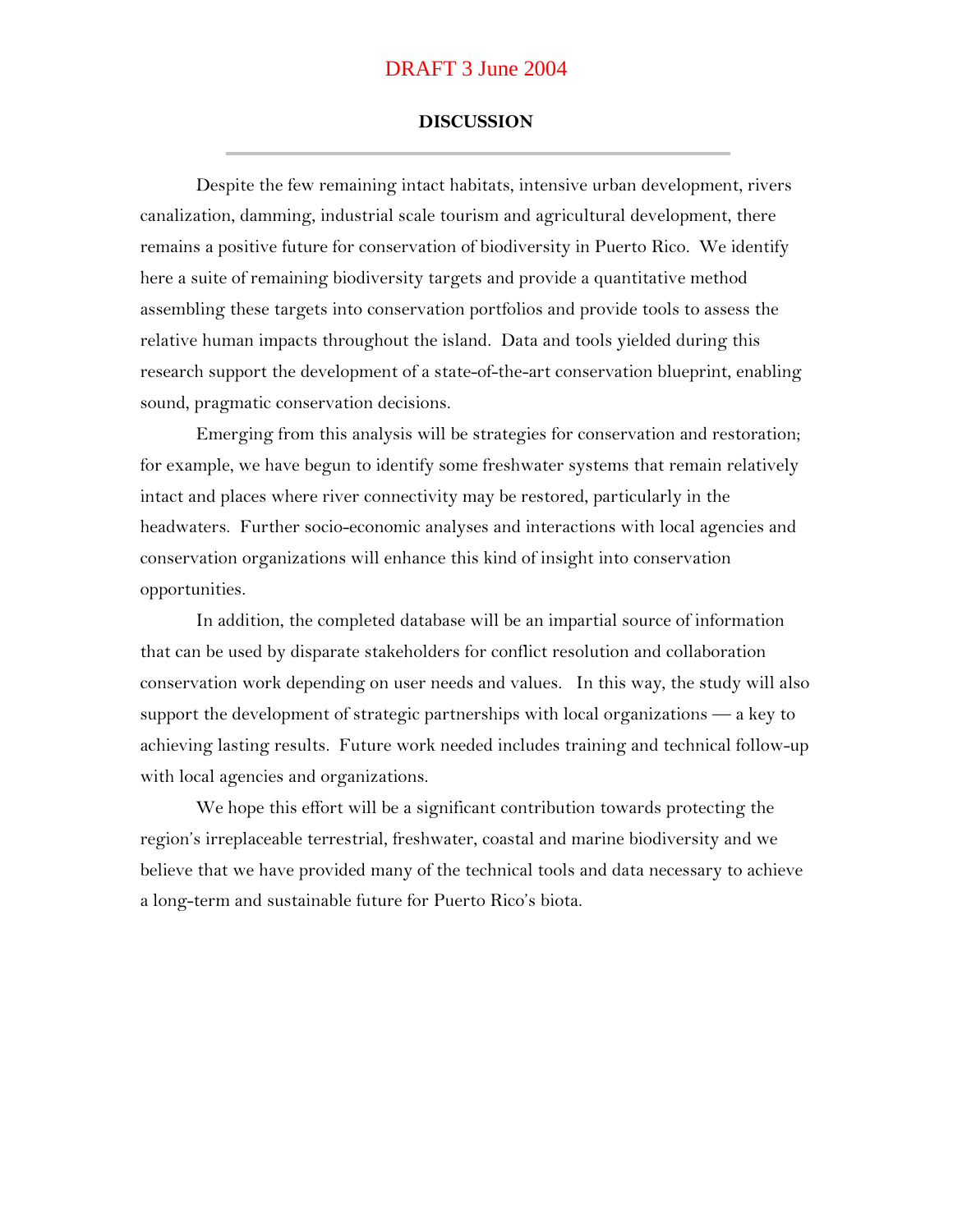#### **REFERENCES**

- 1. Areces-Mallea, A.E. et al. 1999. A guide to Caribbean vegetation types: classification systems and descriptions. The Nature Conservancy.
- 2. Bogart, Dean, T. Arnow and J. W. Crooks. 1964. Water Resources of Puerto Rico. USGS Report.
- 3. Dansereau, P. 1966. Studies on the vegetation of Puerto Rico. Special publication No.1. Mayagüez, University of Puerto Rico.
- 4. S. D. Davis, V. H. Heywood, O. Herrera-Macbryde, J. Villa-Lobos, and A.C. Hamilton, eds.1997. *Centres of Plant Diversity: A Guide and Strategy for Their Conservation, 3: The Americas, pp. 562.* Cambridge: WWF and IUCN*.*
- 5. Diamond, JM. 1976. Island biogeography and conservation: strategy and limitations. Science **193:1027-1029**.
- 6. Diamond, JM 1986. The design of a nature reserve system for Indonesian New Guinea. Conservation Biology: The Science of Scarcity and Diversity. Sunderland, MA, Sinauer Associates.
- 7. Diamond, JM and May, RM 1976. Island biogeography and the design of natural reserves. Theoretical ecology: Principles and applications. May, RM. Philadelphia, Saunders.
- 8. División de Patrimonio Natural, 1987. Areas con prioridad para la conservación en Puerto Rico. Departamiento Recursos Naturales.
- 9. DNER, 1987. Areas con prioridad para la conservación en Puerto Rico. División de Patrimonio Natural, Departamento de Recursos Naturales.
- 10. DNER (2003) Natural Heritage Division of the Department of Natural and Environmental Resources (DNER), provided occurrence maps of globally rare or threatened faunal species in Puerto Rico and the island of Vieques, Culebra and Mona.
- 11. Duellman, W.E. 1999. The West Indies and Middle America: contrasting origins and diversity. In Crother, B.I. (ed.) 1999. *Caribbean Amphibians and Reptiles.* Academic Press.
- 12. Ewel, J.J. and J.L. Whitmore. 1973. The ecological life zones of Puerto Rico and the U.S. Virgin Islands. USDA Forest Service Research Paper ITF-18. Institute of Tropical Forestry, Rio Piedras.
- 13. Figueroa-Colon, J. C. 1996. Phytogeographical trends, center of high species richness and endemism, and the question of extinctions in the native flora of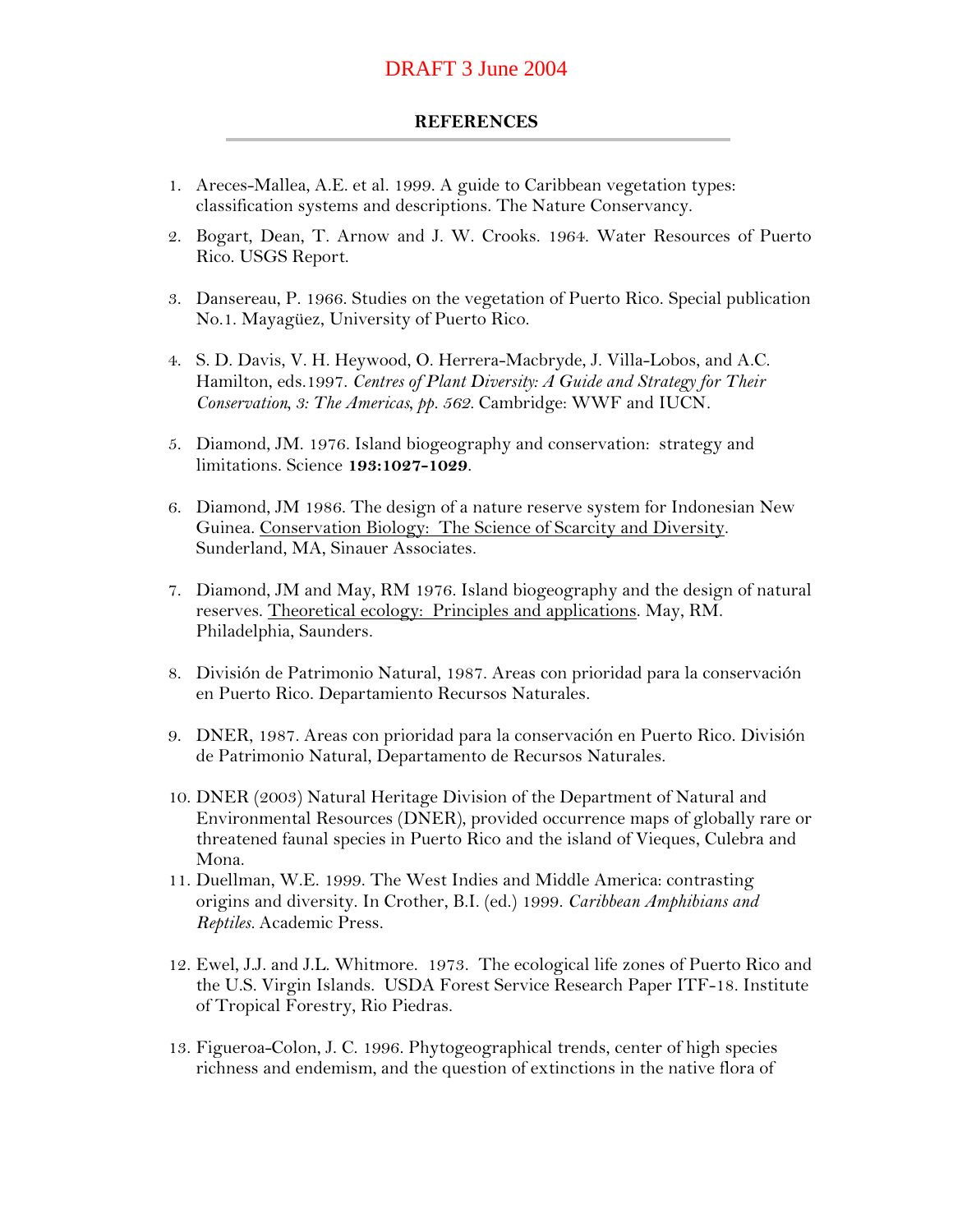Puerto Rico. In Figueroa-Colon, J.C. (ed.) *The scientific survey of Puerto Rico and the Virgin Island.* The New York Academy of Sciences, New York, New York.

- 14. \_\_\_\_\_\_\_\_\_\_\_\_\_\_\_\_\_\_ 2003a. Appendix I: Keystone, rare, and endangered species by vegetation ERP (geoclimatic regions) conservation target occurrences of Puerto Rico. Unpublished report to the Nature Conservancy.
- 15. \_\_\_\_\_\_\_\_\_\_\_\_\_\_\_\_\_\_ 2003b. Geoclimatic regions: a functional classification system for vegetation ERP conservation target occurrences of Puerto Rico. Unpublished report to the Nature Conservancy.
- 16. \_\_\_\_\_\_\_\_\_\_\_\_\_\_\_\_\_\_ 2003c. Viability assessments of occurrences of Puerto Rico ERP (Geoclimatic Regions) Conservation Targets. Unpublished report to the Nature Conservancy.
- 17. \_\_\_\_\_\_\_\_\_\_\_\_\_\_\_\_\_\_ 2003d. Draft list of vegetation community ERP conservation targets for Puerto Rico. Unpublished report to the Nature Conservancy.
- 18. Helmer, E.H., O. Ramos, T. Del M. López, M. Quiñones, & W. Diaz. 2002. Mapping the forest type and land cover of Puerto Rico, a component of the Caribbean biodiversity hotspot.
- 19. Henderson, R. W. 1992. Consequences of predator introductions and habitat destruction on amphibians and reptiles in the post-Columbus West Indies. *Carib. J. Sci 28*:1-10.
- 20. Koenig, S. 2003. Caribbean ecoregional planning. Part 1: Faunal targets and their key ecological factors. 49pp.Unpublished report to the Nature Conservancy.
- 21. Lugo, A. L. Miranda Castro, A. Vale, et al. 2001. Puerto Rican karst—a vital resource. USDA, Forest Service, Gen. Tech. Report WO-65.
- 22. MacArthur, RH and Wilson, EO. 1967. The Theory of Island Biography. Princeton, N.J., Princeton University Press.
- 23. Margules, CR and Pressey, RL. 2000. Systematic conservation planning. Nature **405**: 243-253.
- 24. NatureServe(2003) provided lists of Caribbean mammals, birds, reptiles and amphibians.
- 25. Noss, RF. 1996. Ecosystems as conservation targets. Trends Ecol Evol **11**: 351.
- 26. Noss, RF and Cooperider, AY 1994. Saving Nature's Legacy: Protecting and Restoring Biodiversity. Covelo, CA,, Island Press.
- 27. Nellis, D.W. 1999. Puerto Rico & Virgin Islands wildlife viewing guide. Falcon Publishing, Inc., Helena, Montana.
- 28. Rivero, J.A. 1998. 2ed edition. *The amphibians and reptiles of Puerto Rico*. Editorial de la Universidad de Puerto Rico.
- 29. Rodriguez-Duran, A.& T. H. Kunz, 2001. Biogeography of West Indian bats: an ecological perspective. Pp. 355-368. In: C. A. Woods and F. E. Sergile (eds.) *Biogeography of the West Indies, Patterns and Perspectives*, 2nd edition. CRC Press, Boca Raton, FL.
- 30. Schwartz, MW. 1999. Choosing the appropriate scale of reserves for conservation. Annual Rev. Ecol Syst. **30**: 83-108.
- 31. Soulé, ME and Terborgh, J. 1999. Continental conservation: scientific foundations of regional reserve networks. Washington, D.C., Island Press.